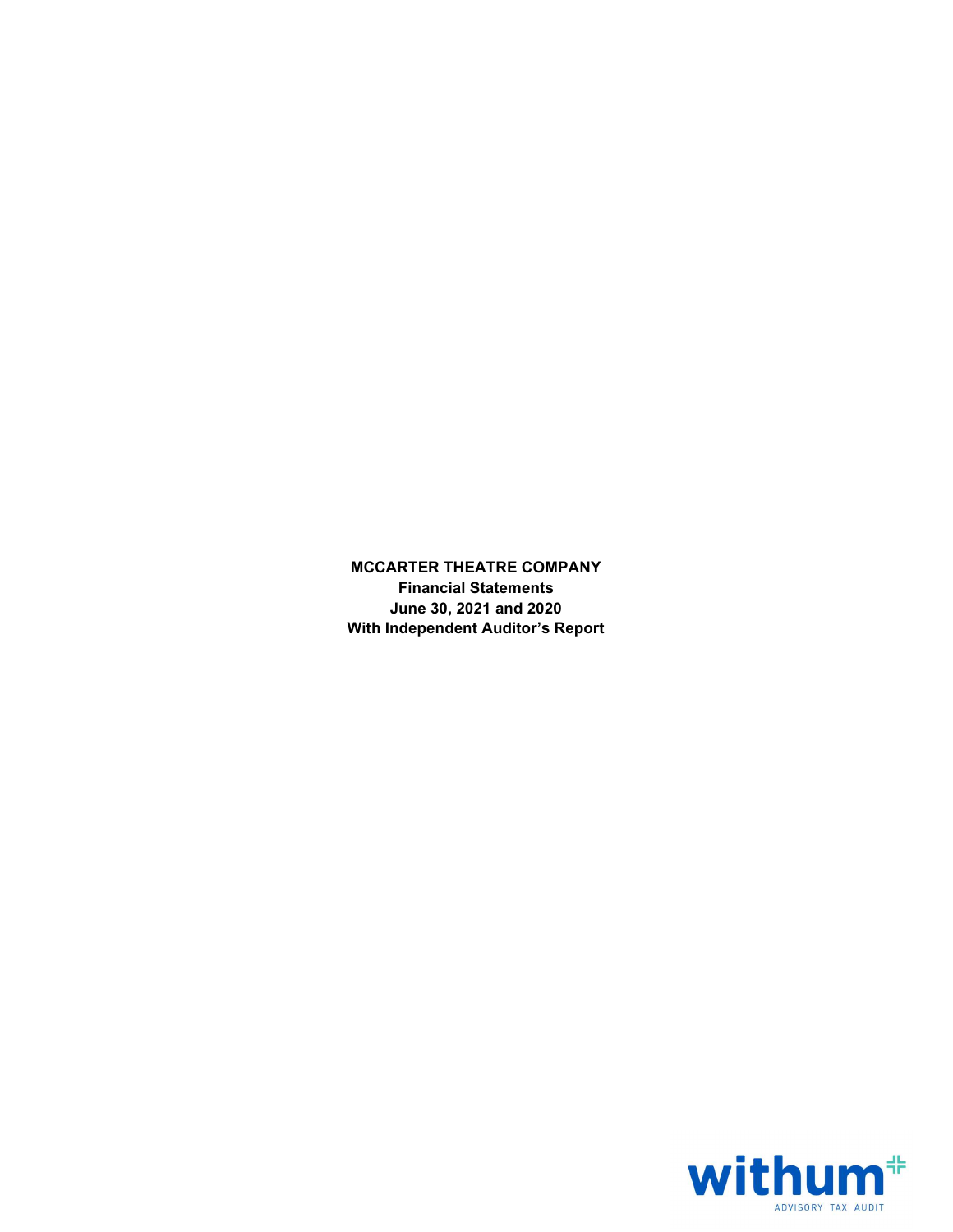| <b>Independent Auditor's Report</b>      | $1 - 2$  |
|------------------------------------------|----------|
| <b>Financial Statements</b>              |          |
| <b>Statements of Financial Position</b>  | 3        |
| <b>Statements of Activities</b>          | 4        |
| <b>Statements of Functional Expenses</b> | $5-6$    |
| <b>Statements of Cash Flows</b>          | 7        |
| Notes to Financial Statements            | $8 - 23$ |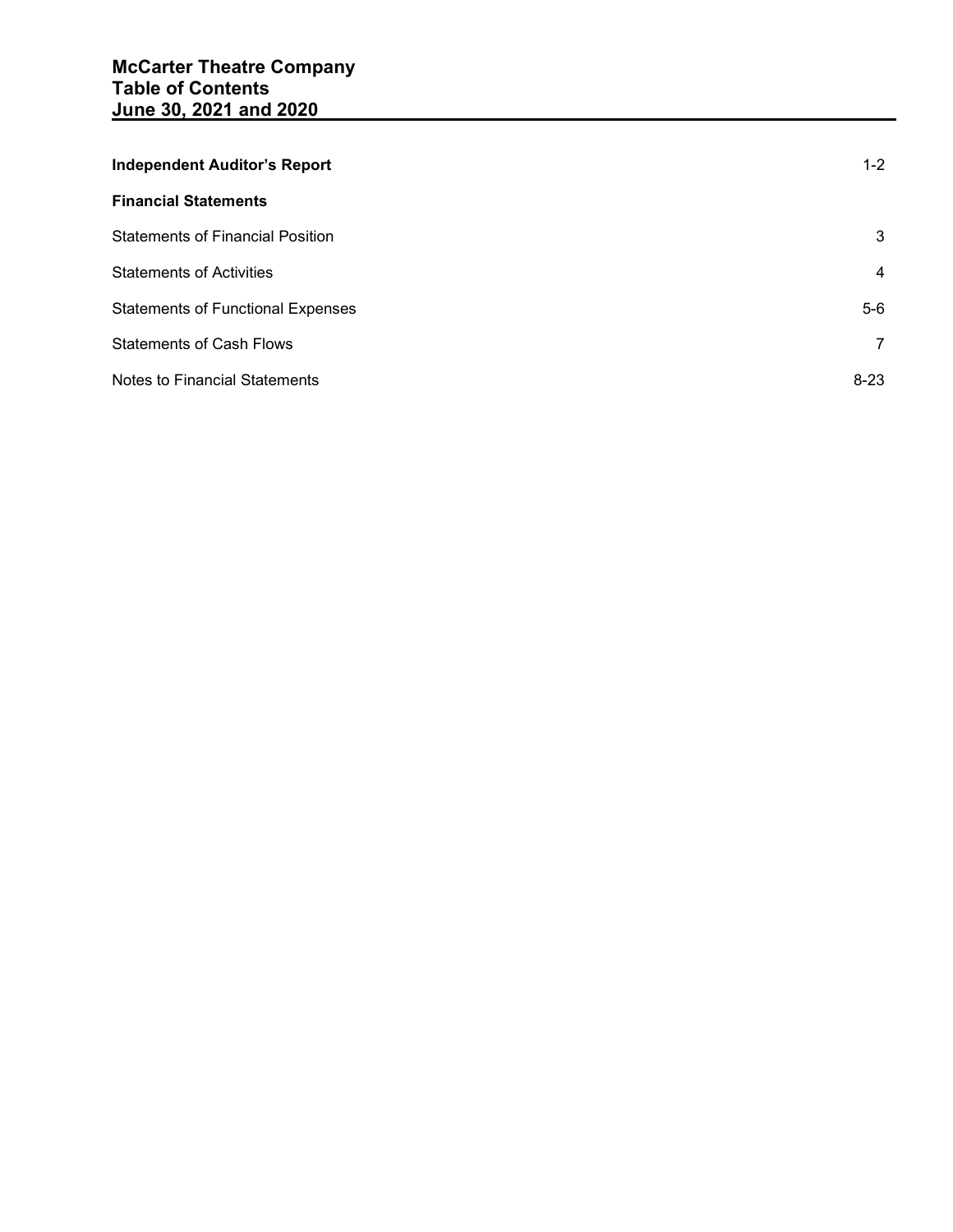

## INDEPENDENT AUDITOR'S REPORT

To the Board of Trustees, McCarter Theatre Company:

#### Report on the Financial Statements

We have audited the accompanying financial statements of McCarter Theatre Company (a not-for-profit corporation) (the "Organization"), which comprise the statements of financial position as of June 30, 2021 and 2020, and the related statements of activities, functional expenses and cash flows for the years then ended and the related notes to the financial statements.

#### Management's Responsibility for the Financial Statements

Management is responsible for the preparation and fair presentation of these financial statements in accordance with accounting principles generally accepted in the United States of America; this includes the design, implementation, and maintenance of internal control relevant to the preparation and fair presentation of financial statements that are free from material misstatement, whether due to fraud or error.

### Auditor's Responsibility

Our responsibility is to express an opinion on these financial statements based on our audits. We conducted our audits in accordance with auditing standards generally accepted in the United States of America. Those standards require that we plan and perform the audits to obtain reasonable assurance about whether the financial statements are free from material misstatement.

An audit involves performing procedures to obtain audit evidence about the amounts and disclosures in the financial statements. The procedures selected depend on the auditor's judgment, including the assessment of the risks of material misstatement of the financial statements, whether due to fraud or error. In making those risk assessments, the auditor considers internal control relevant to the Organization's preparation and fair presentation of the financial statements in order to design audit procedures that are appropriate in the circumstances, but not for the purpose of expressing an opinion on the effectiveness of the Organization's internal control. Accordingly, we express no such opinion. An audit also includes evaluating the appropriateness of accounting policies used and the reasonableness of significant accounting estimates made by management, as well as evaluating the overall presentation of the financial statements.

We believe that the audit evidence we have obtained is sufficient and appropriate to provide a basis for our audit opinion.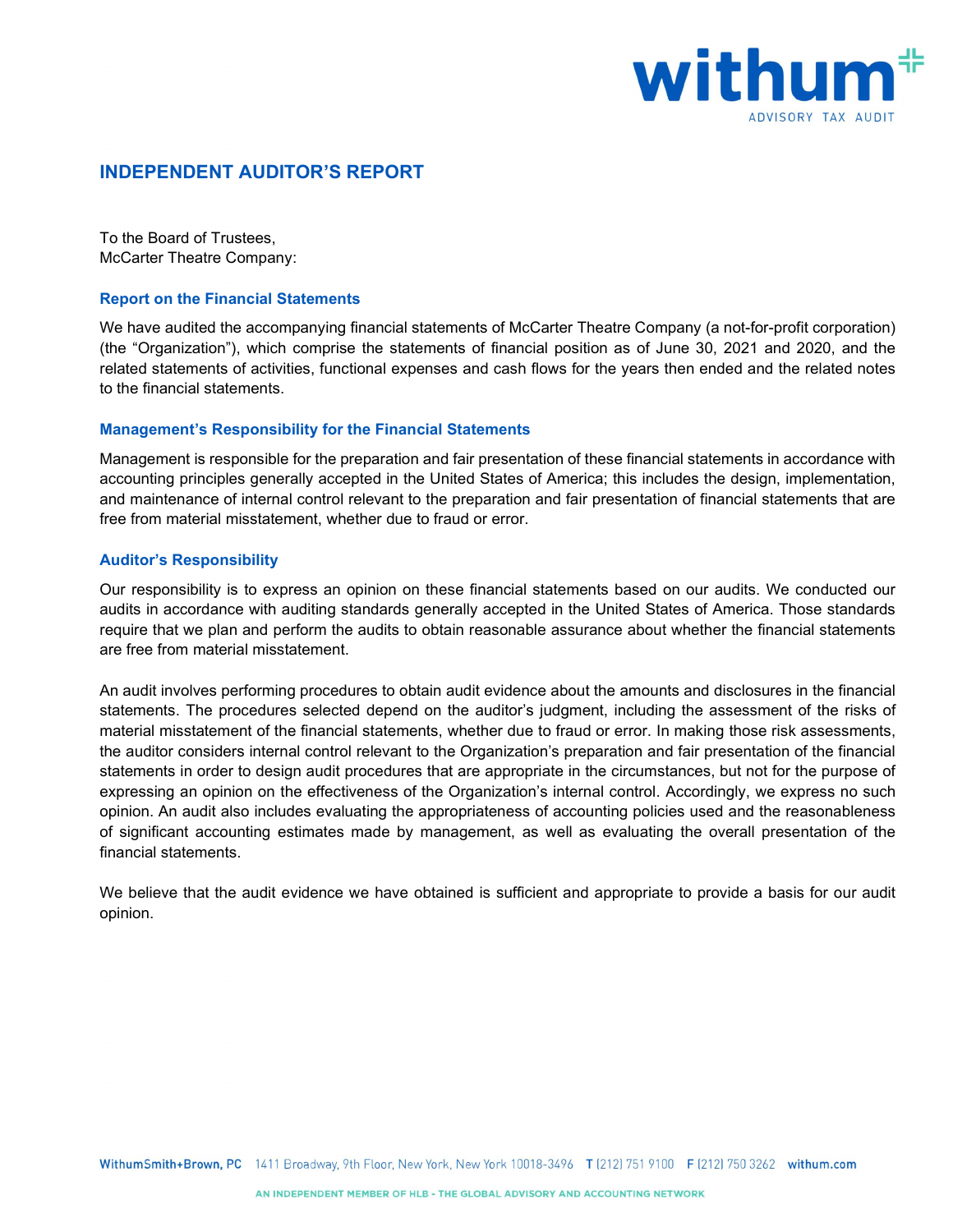

### Opinion

In our opinion, the financial statements referred to above present fairly, in all material respects, the financial position of McCarter Theatre Company as of June 30, 2021 and 2020, and the changes in its net assets and its cash flows for the years then ended in accordance with accounting principles generally accepted in the United States of America.

Wilhum Smith + Brown, PC

February 7, 2022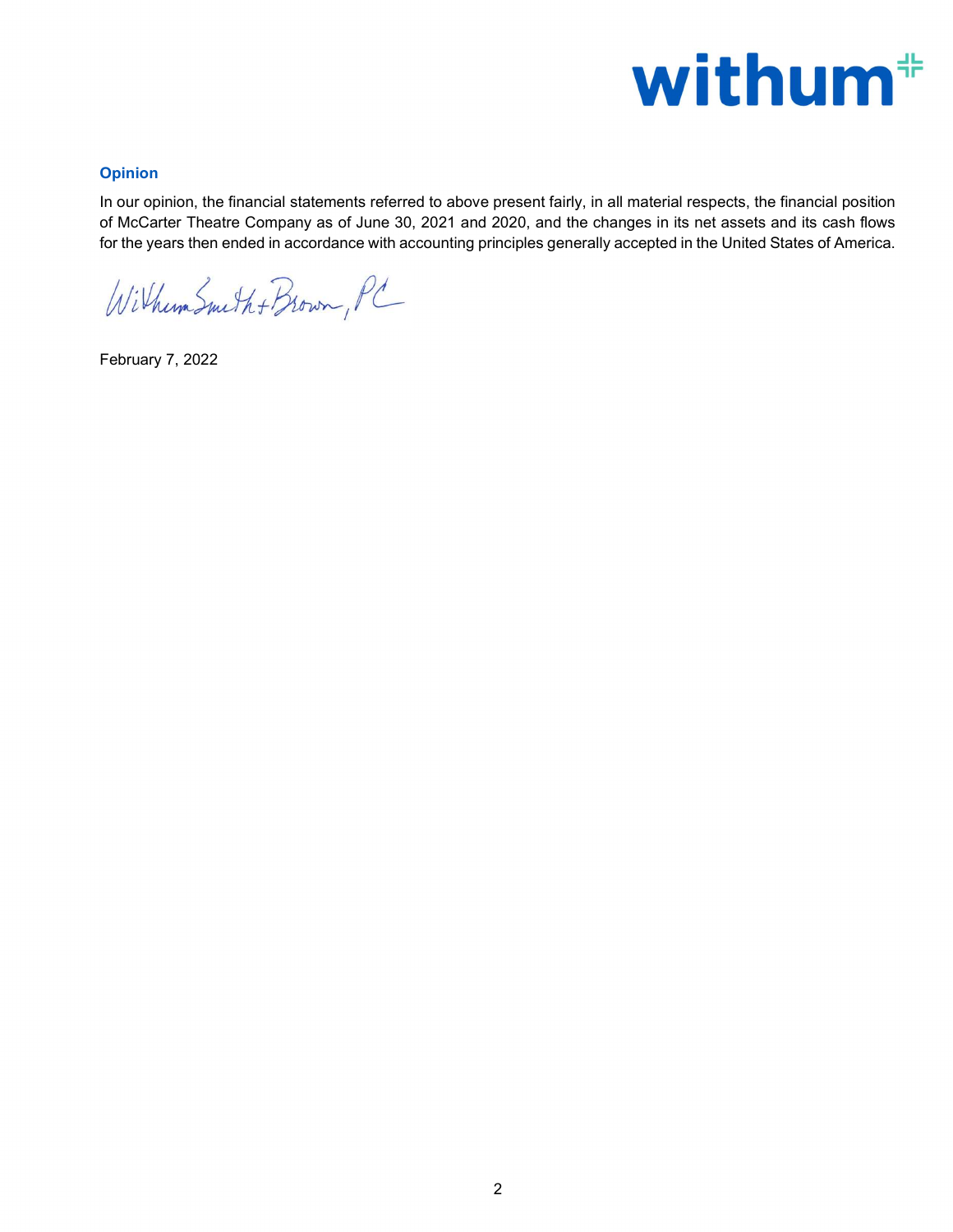# McCarter Theatre Company Statements of Financial Position June 30, 2021 and 2020

|                                                                     |                                         | 2021                                 |                 |                                         | 2020                                 |                  |
|---------------------------------------------------------------------|-----------------------------------------|--------------------------------------|-----------------|-----------------------------------------|--------------------------------------|------------------|
|                                                                     | Without<br>Donor<br><b>Restrictions</b> | With<br>Donor<br><b>Restrictions</b> | Total           | Without<br>Donor<br><b>Restrictions</b> | With<br>Donor<br><b>Restrictions</b> | <b>Total</b>     |
| <b>Assets</b>                                                       |                                         |                                      |                 |                                         |                                      |                  |
| Current assets                                                      |                                         |                                      |                 |                                         |                                      |                  |
| Cash and cash equivalents                                           | \$<br>3.654.857                         | \$<br>15.162                         | \$<br>3.670.019 | \$<br>1,263,100                         | \$<br>40.659                         | \$<br>1.303.759  |
| Accounts receivable and other current assets                        | 2,050                                   |                                      | 2,050           | 7,786                                   |                                      | 7,786            |
| Employee retention credit receivable                                | 520,190                                 |                                      | 520,190         | L.                                      | ä,                                   | ÷.               |
| Unconditional promises to give                                      | 156,706                                 | 736,865                              | 893,571         | 241.532                                 | 265,500                              | 507,032          |
| Prepaid expenses                                                    | 49,038                                  | ä,                                   | 49,038          | 1,458                                   | $\sim$                               | 1,458            |
| Total current assets                                                | 4,382,841                               | 752,027                              | 5,134,868       | 1,513,876                               | 306,159                              | 1,820,035        |
| Investments                                                         | 2,344,815                               | 32,701,773                           | 35,046,588      | 1,730,469                               | 22,606,815                           | 24,337,284       |
| Restricted cash and cash equivalents                                | 19,987                                  |                                      | 19,987          | 128,005                                 |                                      | 128,005          |
| Unconditional promises to give, net of current portion and discount | ÷,                                      | 300,350                              | 300,350         | ÷,                                      | 347,901                              | 347,901          |
| Charitable remainder trusts                                         |                                         | 685,681                              | 685,681         |                                         | 351,489                              | 351,489          |
| Property and equipment, at cost, net of accumulated                 |                                         |                                      |                 |                                         |                                      |                  |
| depreciation                                                        | 999,323                                 |                                      | 999,323         | 1,337,848                               |                                      | 1.337.848        |
| Deposits                                                            | 13,474                                  |                                      | 13,474          | 13,474                                  |                                      | 13,474           |
| <b>Total assets</b>                                                 | \$<br>7,760,440                         | \$34,439,831                         | \$42,200,271    | \$4,723,672                             | \$23,612,364                         | \$<br>28,336,036 |
| <b>Liabilities and Net Assets</b>                                   |                                         |                                      |                 |                                         |                                      |                  |
| <b>Current liabilities</b>                                          |                                         |                                      |                 |                                         |                                      |                  |
| Accounts payable and accrued expenses                               | \$<br>523,366                           | \$                                   | \$<br>523,366   | \$<br>341,710                           | \$                                   | \$<br>341.710    |
| Line of credit                                                      |                                         |                                      |                 | 1,000,000                               |                                      | 1,000,000        |
| Note payable                                                        | 33,236                                  |                                      | 33,236          | 41,755                                  |                                      | 41,755           |
| Capital loan payable                                                | 554,494                                 |                                      | 554,494         | 105,636                                 |                                      | 105,636          |
| PPP2 loan payable                                                   | 1.233.690                               |                                      | 1.233.690       | ÷.                                      |                                      | ÷                |
| Deferred revenue                                                    | 935,684                                 | $\overline{a}$                       | 935,684         | 1,177,053                               | ٠                                    | 1,177,053        |
| <b>Total current liabilities</b>                                    | 3,280,470                               | ä,                                   | 3,280,470       | 2,666,154                               | ÷                                    | 2,666,154        |
| Capital loan payable, net of current portion                        |                                         |                                      |                 | 534,865                                 | ٠                                    | 534,865          |
| <b>Total liabilities</b>                                            | 3,280,470                               |                                      | 3,280,470       | 3,201,019                               | $\overline{a}$                       | 3,201,019        |
| Net assets                                                          |                                         |                                      |                 |                                         |                                      |                  |
| Without donor restrictions                                          | 4,479,970                               |                                      | 4,479,970       | 1,522,653                               |                                      | 1,522,653        |
| With donor restrictions                                             |                                         | 34,439,831                           | 34,439,831      | ÷                                       | 23,612,364                           | 23,612,364       |
| Total net assets                                                    | 4,479,970                               | 34,439,831                           | 38,919,801      | 1,522,653                               | 23,612,364                           | 25,135,017       |
| Total liabilities and net assets                                    | \$<br>7,760,440                         | \$34,439,831                         | \$42,200,271    | \$4,723,672                             | \$23,612,364                         | \$<br>28,336,036 |

The Notes to Financial Statements are an integral part of these statements.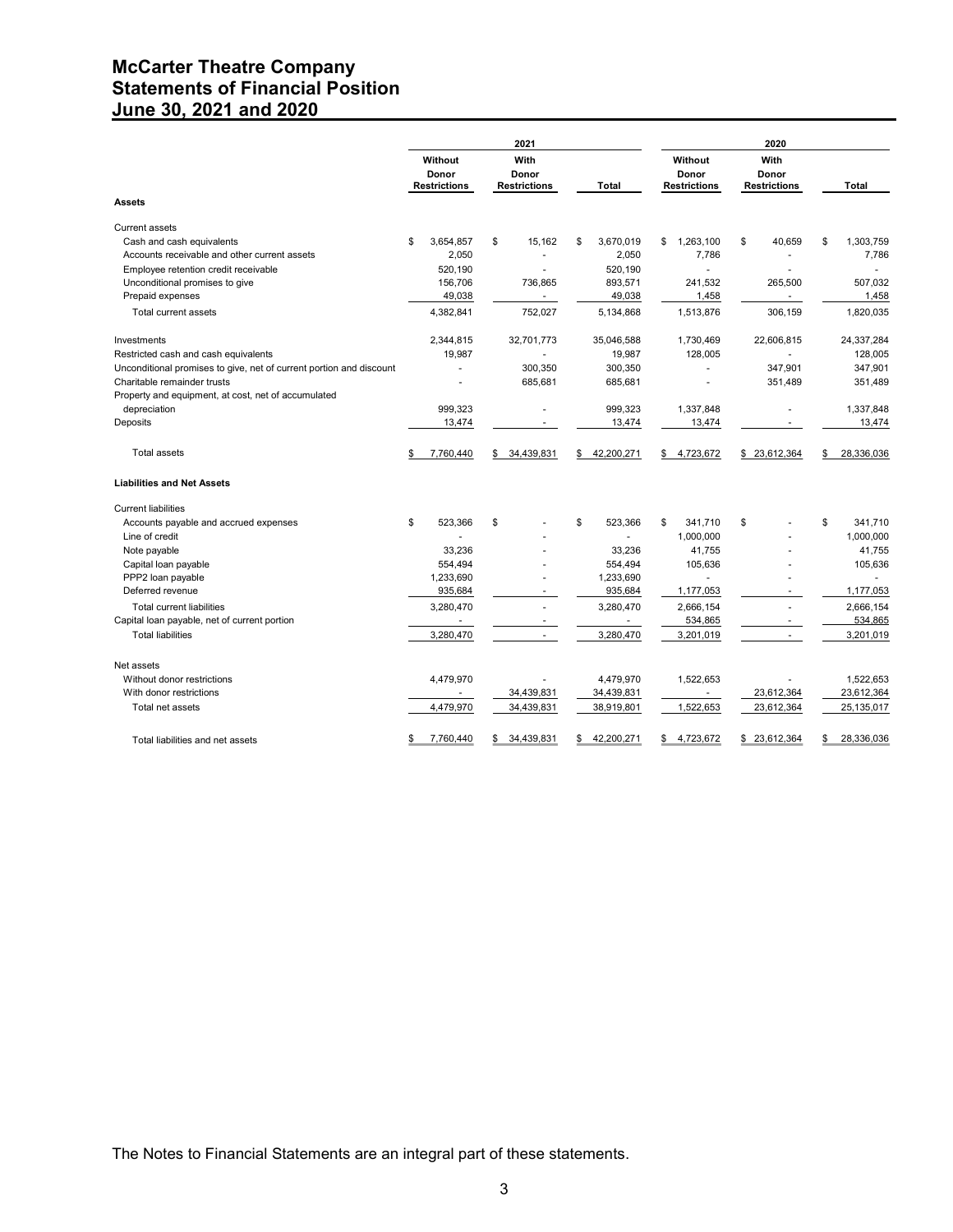# McCarter Theatre Company Statements of Activities Years Ended June 30, 2021 and 2020

|                                                                                             | Years Ended June 30, 2021 and 2020 |                                                      |                           |                          |                               |                                    |
|---------------------------------------------------------------------------------------------|------------------------------------|------------------------------------------------------|---------------------------|--------------------------|-------------------------------|------------------------------------|
|                                                                                             |                                    |                                                      |                           |                          |                               |                                    |
|                                                                                             | Without                            | 2021<br>With                                         |                           | Without                  | 2020<br>With                  |                                    |
|                                                                                             | Donor                              | Donor                                                |                           | Donor                    | Donor                         |                                    |
|                                                                                             | <b>Restrictions</b>                | <b>Restrictions</b>                                  | Total                     | <b>Restrictions</b>      | <b>Restrictions</b>           | Total                              |
| <b>Operating activities</b>                                                                 |                                    |                                                      |                           |                          |                               |                                    |
| Public support and other revenue<br>Public support                                          |                                    |                                                      |                           |                          |                               |                                    |
| Government                                                                                  | 853,974<br>\$.                     | \$                                                   | 853,974<br>\$             | \$<br>646,820            | \$<br>٠                       | 646,820<br>\$                      |
| Foundations                                                                                 | 448,200                            | 460,650                                              | 908,850                   | 398,000                  | 18,905                        | 416,905                            |
| Corporations                                                                                | 129,410                            | $\sim$                                               | 129,410                   | 194,500                  | $\sim$                        | 194,500                            |
| Individuals                                                                                 | 1,032,453                          | 563,284                                              | 1,595,737                 | 2,574,830                | 726,839                       | 3,301,669                          |
| Princeton support<br>Operating distributions - investment policy                            | 1,167,763<br>2,207,859             | $\overline{\phantom{a}}$<br>$\overline{\phantom{a}}$ | 1,167,763<br>2,207,859    | 1,214,092<br>2,238,510   | ٠<br>$\overline{\phantom{a}}$ | 1,214,092<br>2,238,510             |
| Fundraising events                                                                          | 124,450                            | $\overline{\phantom{a}}$                             | 124,450                   | $\overline{\phantom{a}}$ | ٠                             | $\overline{\phantom{a}}$           |
| Less: Direct costs of fundraising events                                                    | (77, 966)                          | $\overline{\phantom{a}}$                             | (77, 966)                 |                          | $\sim$                        |                                    |
| Net fundraising events                                                                      | 46,484                             | $\blacksquare$                                       | 46,484                    |                          |                               |                                    |
| Net assets released from restriction<br>Foundations                                         |                                    |                                                      |                           |                          |                               |                                    |
| Corporations                                                                                | $\overline{\phantom{a}}$           | $\overline{\phantom{a}}$<br>$\overline{\phantom{a}}$ | $\sim$                    | 294,000<br>40,000        | (294,000)<br>(40,000)         |                                    |
| Individuals                                                                                 | 192,103                            | (192, 103)                                           |                           | 406,609                  | (406, 609)                    |                                    |
| Total public support                                                                        | 6,078,246                          | 831,831                                              | 6,910,077                 | 8,007,361                | 5,135                         | 8,012,496                          |
|                                                                                             |                                    |                                                      |                           |                          |                               |                                    |
| Other revenue<br>PPP1 loan forgiveness                                                      |                                    |                                                      |                           |                          |                               |                                    |
| Employee retention credit income                                                            | 1,134,045<br>162,368               | $\overline{\phantom{a}}$                             | 1,134,045<br>162,368      | $\sim$                   | $\overline{\phantom{a}}$      | $\overline{\phantom{a}}$<br>$\sim$ |
| Tuition income                                                                              | 142,815                            |                                                      | 142,815                   | 334,383                  |                               | 334,383                            |
| Production shop income                                                                      | 100,597                            |                                                      | 100,597                   | 48,712                   |                               | 48,712                             |
| Miscellaneous                                                                               | 61,025                             |                                                      | 61,025                    | 50,517                   | ٠                             | 50,517                             |
| Ticket sales<br>Royalty income                                                              | 48,927<br>9,009                    | $\overline{\phantom{a}}$                             | 48,927<br>9,009           | 4,389,027<br>11,287      | ٠<br>$\sim$                   | 4,389,027<br>11,287                |
| Advertising income                                                                          | 4,040                              |                                                      | 4,040                     | 88,878                   | ٠                             | 88,878                             |
| Concession and artist merchandise income                                                    | J.                                 | $\overline{\phantom{a}}$                             | $\sim$                    | 139,347                  | $\overline{\phantom{a}}$      | 139,347                            |
| Rental income                                                                               | $\overline{\phantom{a}}$           | $\overline{\phantom{a}}$                             | $\sim$                    | 128,301                  | $\overline{\phantom{a}}$      | 128,301                            |
| Co-production income                                                                        | $\sim$                             | $\sim$                                               | $\sim$                    | 50,775                   | $\sim$                        | 50,775                             |
| Total public support and other revenue                                                      | 7,741,072                          | 831,831                                              | 8,572,903                 | 13,248,588               | 5,135                         | 13,253,723                         |
| Expenses                                                                                    |                                    |                                                      |                           |                          |                               |                                    |
| Program services                                                                            | 4,104,639                          |                                                      | 4,104,639                 | 10,326,972               |                               | 10,326,972                         |
| Supporting services                                                                         |                                    |                                                      |                           |                          |                               |                                    |
| Management and general                                                                      | 1,326,609                          | $\overline{a}$                                       | 1,326,609                 | 1,180,201                | $\blacksquare$                | 1,180,201                          |
| Fundraising<br>COVID-19 closure expenses                                                    | 324,675                            | $\overline{\phantom{a}}$                             | 324,675<br>$\sim$         | 638,096<br>411,861       | $\blacksquare$                | 638,096<br>411,861                 |
| Total supporting services                                                                   | 1,651,284                          |                                                      | 1,651,284                 | 2,230,158                | $\sim$                        | 2,230,158                          |
|                                                                                             |                                    |                                                      |                           |                          |                               |                                    |
| Total expenses                                                                              | 5,755,923                          |                                                      | 5,755,923                 | 12,557,130               | ٠                             | 12,557,130                         |
| Change in net assets before non-operating activities                                        | 1,985,149                          | 831,831                                              | 2,816,980                 | 691,458                  | 5,135                         | 696,593                            |
|                                                                                             |                                    |                                                      |                           |                          |                               |                                    |
| Non-operating activities                                                                    |                                    |                                                      |                           |                          |                               |                                    |
| Investment income, net of fees                                                              | 905,026                            | 11,917,136                                           | 12,822,162                | 73,471                   | 751,694                       | 825,165                            |
| Employee retention credit income                                                            | 357,822                            | $\overline{\phantom{a}}$                             | 357,822                   | $\sim$                   | $\sim$                        | $\sim$                             |
| Spending policy distributions - board-designated                                            | (290, 680)                         | $\sim$                                               | (290, 680)                | (369, 479)               | $\sim$                        | (369, 479)                         |
| Spending policy distributions - endowment<br>Change in value of charitable remainder trusts | $\overline{\phantom{a}}$<br>$\sim$ | (1,917,179)<br>(4, 321)                              | (1, 917, 179)<br>(4, 321) | $\sim$                   | (1,869,031)<br>15,289         | (1,869,031)<br>15,289              |
| Net non-operating activities                                                                | 972,168                            | 9,995,636                                            | 10,967,804                | (296,008)                | (1, 102, 048)                 | (1,398,056)                        |
|                                                                                             |                                    |                                                      |                           |                          |                               |                                    |
| Change in net assets                                                                        | 2,957,317                          | 10,827,467                                           | 13,784,784                | 395,450                  | (1,096,913)                   | (701, 463)                         |
| Net assets                                                                                  |                                    |                                                      |                           |                          |                               |                                    |
| Beginning of year                                                                           | 1,522,653                          | 23,612,364                                           | 25,135,017                | 1,127,203                | 24,709,277                    | 25,836,480                         |
|                                                                                             |                                    |                                                      |                           |                          |                               |                                    |
| End of year                                                                                 | 4,479,970<br>S                     | 34,439,831<br>-\$                                    | 38,919,801<br>-S          | 1,522,653<br>-S          | 23,612,364<br>\$              | 25,135,017<br>\$                   |

The Notes to Financial Statements are an integral part of these statements.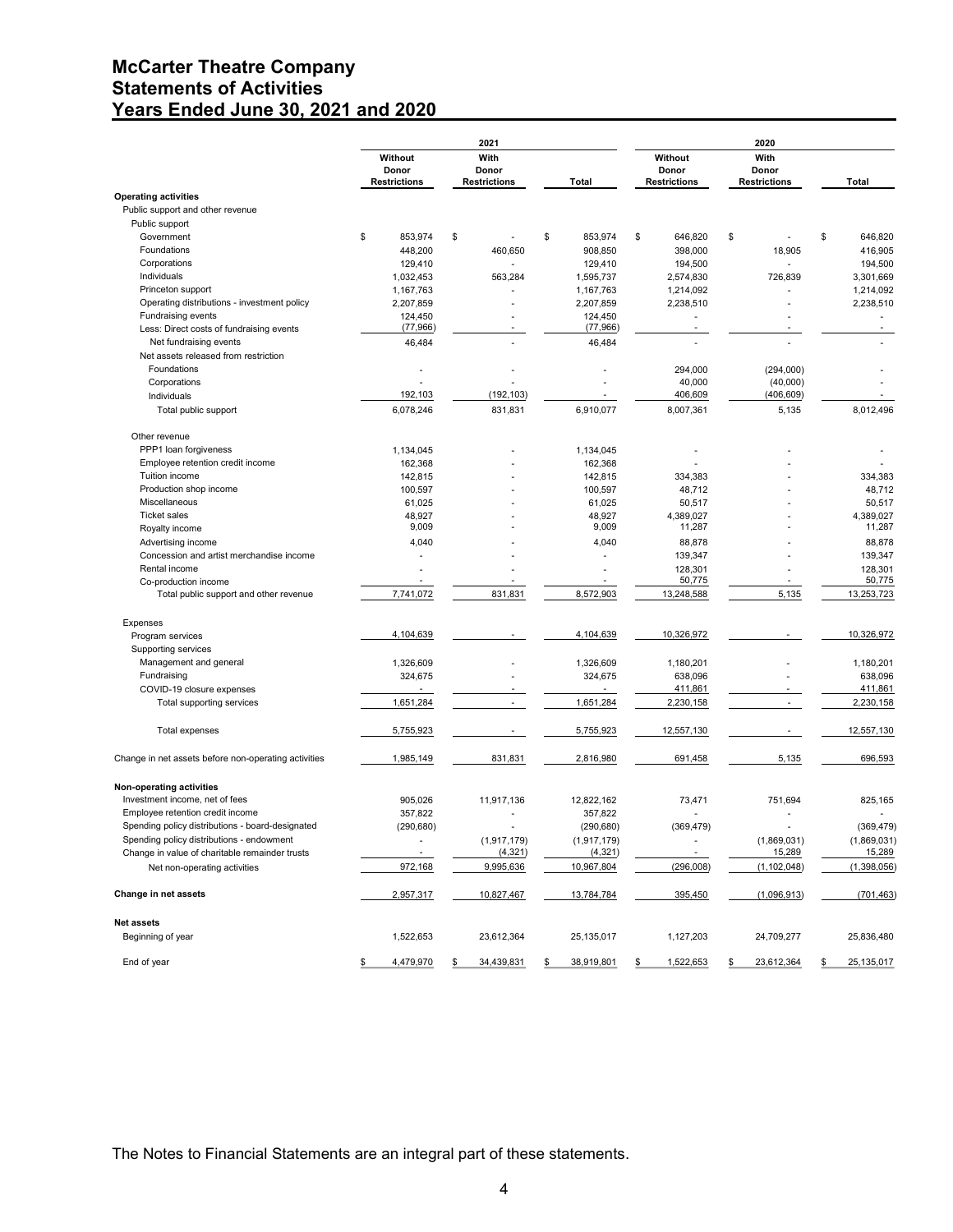# McCarter Theatre Company Statement of Functional Expenses Year Ended June 30, 2021

| <b>McCarter Theatre Company</b><br><b>Statement of Functional Expenses</b><br>Year Ended June 30, 2021 |                 |                          |                            |                          |                 |
|--------------------------------------------------------------------------------------------------------|-----------------|--------------------------|----------------------------|--------------------------|-----------------|
|                                                                                                        |                 |                          |                            |                          |                 |
|                                                                                                        |                 |                          |                            |                          |                 |
|                                                                                                        |                 |                          |                            |                          |                 |
|                                                                                                        |                 |                          |                            |                          |                 |
|                                                                                                        |                 |                          |                            |                          |                 |
|                                                                                                        |                 |                          |                            |                          |                 |
|                                                                                                        |                 |                          |                            |                          |                 |
|                                                                                                        |                 |                          |                            |                          |                 |
|                                                                                                        |                 |                          |                            |                          |                 |
|                                                                                                        |                 |                          |                            |                          |                 |
|                                                                                                        |                 |                          |                            |                          |                 |
|                                                                                                        |                 |                          |                            |                          |                 |
|                                                                                                        |                 |                          |                            |                          |                 |
|                                                                                                        |                 |                          |                            |                          |                 |
|                                                                                                        |                 |                          |                            |                          |                 |
|                                                                                                        |                 |                          | <b>Supporting Services</b> |                          |                 |
|                                                                                                        | Program         | Management               |                            |                          | Total           |
|                                                                                                        | <b>Services</b> | and General              | <b>Fundraising</b>         | Total                    | <b>Expenses</b> |
|                                                                                                        |                 |                          |                            |                          |                 |
| Salaries                                                                                               | 1,582,582<br>\$ | \$<br>541,148            | 239,150<br>\$              | 780,298<br>\$            | 2,362,880<br>\$ |
| Benefits, taxes and payroll expenses                                                                   | 372,161         | 109,328                  | 44,320                     | 153,648                  | 525,809         |
| Artistic fees                                                                                          | 222,475         |                          | $\overline{\phantom{a}}$   |                          | 222,475         |
| Professional services                                                                                  | 122,721         | 327,075                  | 60,298                     | 387,373                  | 510,094         |
| Advertising and marketing                                                                              | 69,414          | $\overline{\phantom{a}}$ | $\blacksquare$             | $\sim$                   | 69,414          |
| Physical production                                                                                    | 243,403         | 26,542                   | 203                        | 26,745                   | 270,148         |
| Housing                                                                                                | 945             | $\overline{a}$           | $\overline{\phantom{a}}$   | $\overline{\phantom{a}}$ | 945             |
| Travel and meals                                                                                       | 875             | 83                       | $\blacksquare$             | 83                       | 958             |
| Theatre expense                                                                                        | 21,280          | 477                      | $\blacksquare$             | 477                      | 21,757          |
| Office expense and supplies                                                                            | 28,324          | 126,660                  | 10,465                     | 137,125                  | 165,449         |
| Credit card fees                                                                                       | 19,122          | $\overline{a}$           | $\overline{\phantom{a}}$   | $\overline{\phantom{a}}$ | 19,122          |
| Insurance                                                                                              | 41,847          | 10,892                   | 4,586                      | 15,478                   | 57,325          |
| Information technology                                                                                 | 166,509         | 49,310                   | 9,310                      | 58,620                   | 225,129         |
| Concession cost of goods sold                                                                          | 1,344           | $\overline{a}$           | $\blacksquare$             | $\overline{\phantom{a}}$ | 1,344           |
| Conferences                                                                                            | 2,358           | 5,297                    | 168                        | 5,465                    | 7,823           |
| Interest                                                                                               | 42,302          | 18,846                   |                            | 18,846                   | 61,148          |
| <b>Building rent</b>                                                                                   | 151,678         | $\overline{\phantom{a}}$ | $\overline{\phantom{a}}$   | $\sim$                   | 151,678         |
| Princeton in-kind expense                                                                              | 724,496         | $\overline{\phantom{a}}$ | $\overline{\phantom{a}}$   | $\sim$                   | 724,496         |
| Bad debt expense                                                                                       | $\blacksquare$  | 35,263                   | $\overline{\phantom{a}}$   | 35,263                   | 35,263          |
| Miscellaneous                                                                                          | $\blacksquare$  | $\sim$                   | 2,272                      | 2,272                    | 2,272           |
| Depreciation                                                                                           | 290,803         | 75,688                   | 31,869                     | 107,557                  | 398,360         |
| Total expenses                                                                                         | 4,104,639       | 1,326,609                | 402,641                    | 1,729,250                | 5,833,889       |
|                                                                                                        |                 |                          |                            |                          |                 |
| Less: Expenses included with revenues                                                                  |                 |                          |                            |                          |                 |
| on the statement of activities                                                                         |                 |                          |                            |                          |                 |
| Direct costs of fundraising benefits                                                                   | $\sim$          | $\sim$                   | (77,966)                   | (77,966)                 | (77,966)        |
|                                                                                                        | \$ 4,104,639    |                          |                            |                          | 5,755,923       |
|                                                                                                        |                 | 1,326,609<br>\$          | 324,675<br>\$              | 1,651,284<br>\$          | \$              |

The Notes to Financial Statements are an integral part of this statement.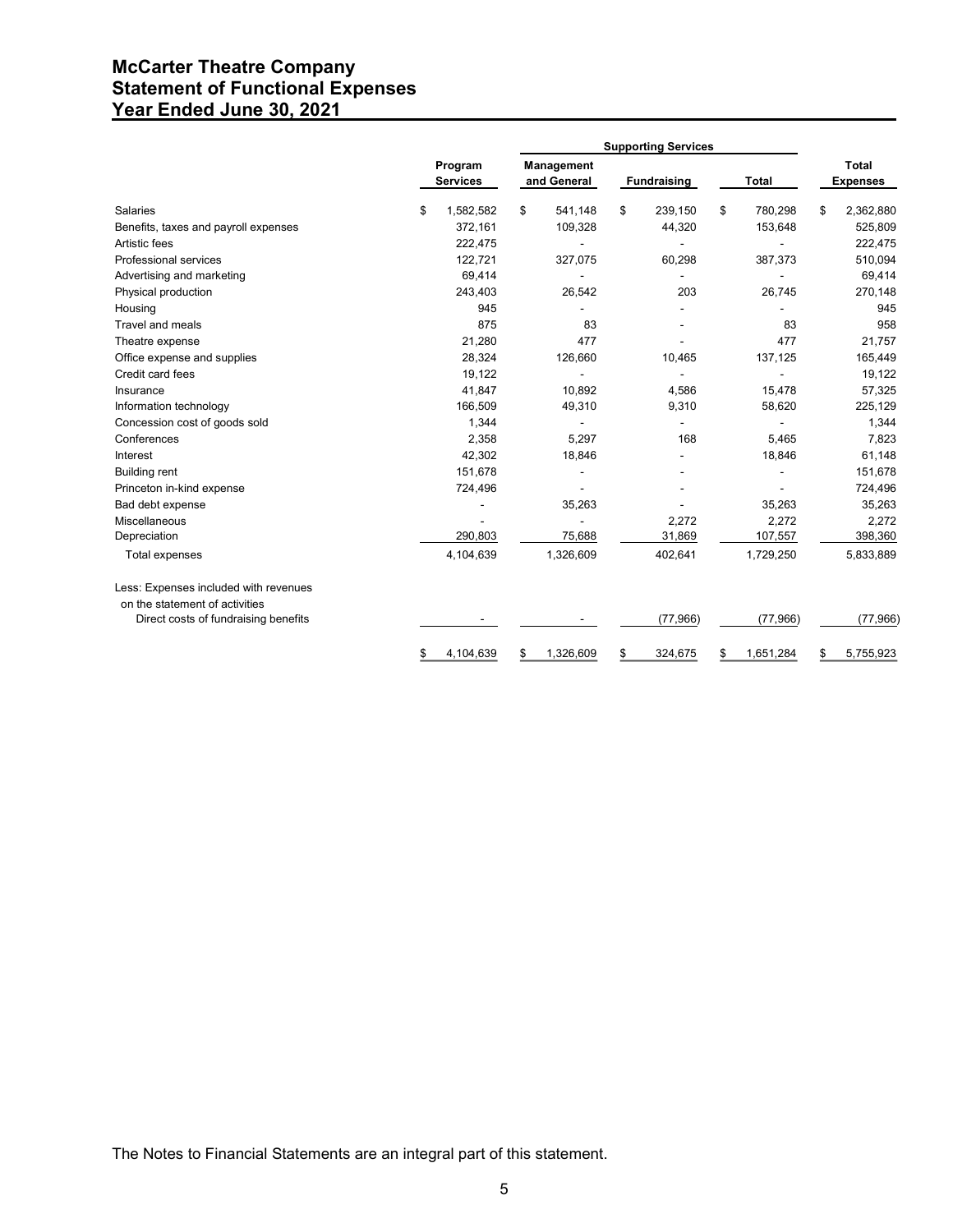# McCarter Theatre Company Statement of Functional Expenses Year Ended June 30, 2020

| <b>Statement of Functional Expenses</b><br>Year Ended June 30, 2020 |                            |                             |                            |                                            |                          |                          |
|---------------------------------------------------------------------|----------------------------|-----------------------------|----------------------------|--------------------------------------------|--------------------------|--------------------------|
|                                                                     |                            |                             |                            |                                            |                          |                          |
|                                                                     |                            |                             | <b>Supporting Services</b> |                                            |                          |                          |
|                                                                     | Program<br><b>Services</b> | Management<br>and General   | <b>Fundraising</b>         | COVID-19<br>Closure                        | Total                    | Total<br><b>Expenses</b> |
| Salaries                                                            | 3,809,305<br>\$            | 542,822<br>\$               | \$<br>381,212              | \$<br>278,100                              | \$1,202,134              | 5,011,439<br>\$          |
| Salaries (cancelled show obligation)                                | 114,429                    | $\overline{\phantom{a}}$    | $\sim$                     | $\overline{\phantom{a}}$                   | $\overline{\phantom{a}}$ | 114,429                  |
| Benefits, taxes and payroll expenses                                | 1,007,805                  | 185,912                     | 88,329                     | 84,477                                     | 358,718                  | 1,366,523                |
| Benefits, taxes and payroll expenses<br>(cancelled show obligation) | 39,598                     |                             |                            | $\overline{\phantom{a}}$                   | $\sim$                   | 39,598                   |
| Artistic fees                                                       | 1,331,177                  |                             |                            | 10,609                                     | 10,609                   | 1,341,786                |
| Artistic fees (cancelled show obligation)                           | 126,594                    |                             |                            | $\blacksquare$                             | $\blacksquare$           | 126,594                  |
| Royalties                                                           | 139,003                    |                             |                            |                                            | $\blacksquare$           | 139,003                  |
| Royalties (cancelled show obligation)                               | 20,000                     | $\overline{\phantom{a}}$    | $\sim$                     | $\overline{\phantom{a}}$                   | $\blacksquare$           | 20,000                   |
| Professional services                                               | 139,690                    | 145,758                     | 8,667                      | 8,500                                      | 162,925                  | 302,615                  |
| Advertising and marketing                                           | 711,361                    |                             | $\blacksquare$             | $\blacksquare$                             | $\blacksquare$           | 711,361                  |
| Physical production                                                 | 308,814                    |                             | $\blacksquare$             | 1,825                                      | 1,825                    | 310,639                  |
| Physical production (cancelled show obligation)                     | 50,218                     | $\overline{\phantom{a}}$    | $\blacksquare$             | $\sim$                                     | $\sim$                   | 50,218                   |
| Housing<br>Housing (cancelled show obligation)                      | 337,472<br>6,473           |                             |                            | 28,350<br>$\blacksquare$                   | 28,350<br>$\blacksquare$ | 365,822<br>6,473         |
| Travel and meals                                                    | 102,163                    | 14,175                      | 1,189                      |                                            | 15,364                   | 117,527                  |
| Theatre expense                                                     | 184,790                    | 13,179                      | 39,128                     | $\blacksquare$                             | 52,307                   | 237,097                  |
| Office expense and supplies                                         | 78,646                     | 76,699                      | 59,780                     | $\blacksquare$                             | 136,479                  | 215,125                  |
| Credit card fees                                                    | 240,099                    | $\sim$                      | $\sim$                     | $\blacksquare$                             | $\sim$                   | 240,099                  |
| Insurance                                                           | 96,469                     | 25,108                      | 10,572                     | $\blacksquare$                             | 35,680                   | 132,149                  |
| Maintenance                                                         | 2,087                      | 3,184                       | $\blacksquare$             | $\sim$                                     | 3,184                    | 5,271                    |
| Information technology                                              | 179,839                    | 80,611                      | 12,662                     | $\blacksquare$                             | 93,273                   | 273,112                  |
| Concession cost of goods sold                                       | 95,411                     | $\sim$                      | $\sim$                     | $\blacksquare$                             | $\sim$                   | 95,411                   |
| Storage                                                             | 45,703                     | $\sim$                      | $\sim$                     | $\blacksquare$                             | $\sim$                   | 45,703                   |
| Conferences                                                         | 15,724                     | 10,785                      | 8,257                      | $\blacksquare$                             | 19,042                   | 34,766                   |
| Interest                                                            | 40,000                     | 18,425                      | $\blacksquare$             | $\blacksquare$                             | 18,425                   | 58,425                   |
| <b>Building rent</b>                                                | 156,654                    | $\sim$                      | $\mathbf{r}$               | $\blacksquare$                             | $\sim$                   | 156,654                  |
| Princeton in-kind expense<br>Bad debt expense                       | 784,625<br>$\sim$          | $\blacksquare$<br>85,650    | $\sim$<br>$\sim$           | $\blacksquare$<br>$\blacksquare$           | $\sim$<br>85,650         | 784,625<br>85,650        |
| Depreciation                                                        | 258,234                    | 67,212                      | 28,300                     | $\sim$                                     | 95,512                   | 353,746                  |
| Total expenses                                                      | 10,422,383                 | 1,269,520                   | 638,096                    | 411,861                                    | 2,319,477                | 12,741,860               |
| Less: Expenses included with revenues                               |                            |                             |                            |                                            |                          |                          |
| on the statement of activities                                      |                            |                             |                            |                                            |                          |                          |
| Concession cost of goods sold<br>Investment fees                    | (95, 411)<br>$\sim$        | $\blacksquare$<br>(89, 319) | $\blacksquare$             | $\blacksquare$<br>$\overline{\phantom{a}}$ | $\sim$<br>(89, 319)      | (95, 411)<br>(89, 319)   |
|                                                                     | \$10,326,972               | \$1,180,201                 | 638,096<br>\$              | \$411,861                                  | \$2,230,158              | \$12,557,130             |

The Notes to Financial Statements are an integral part of this statement.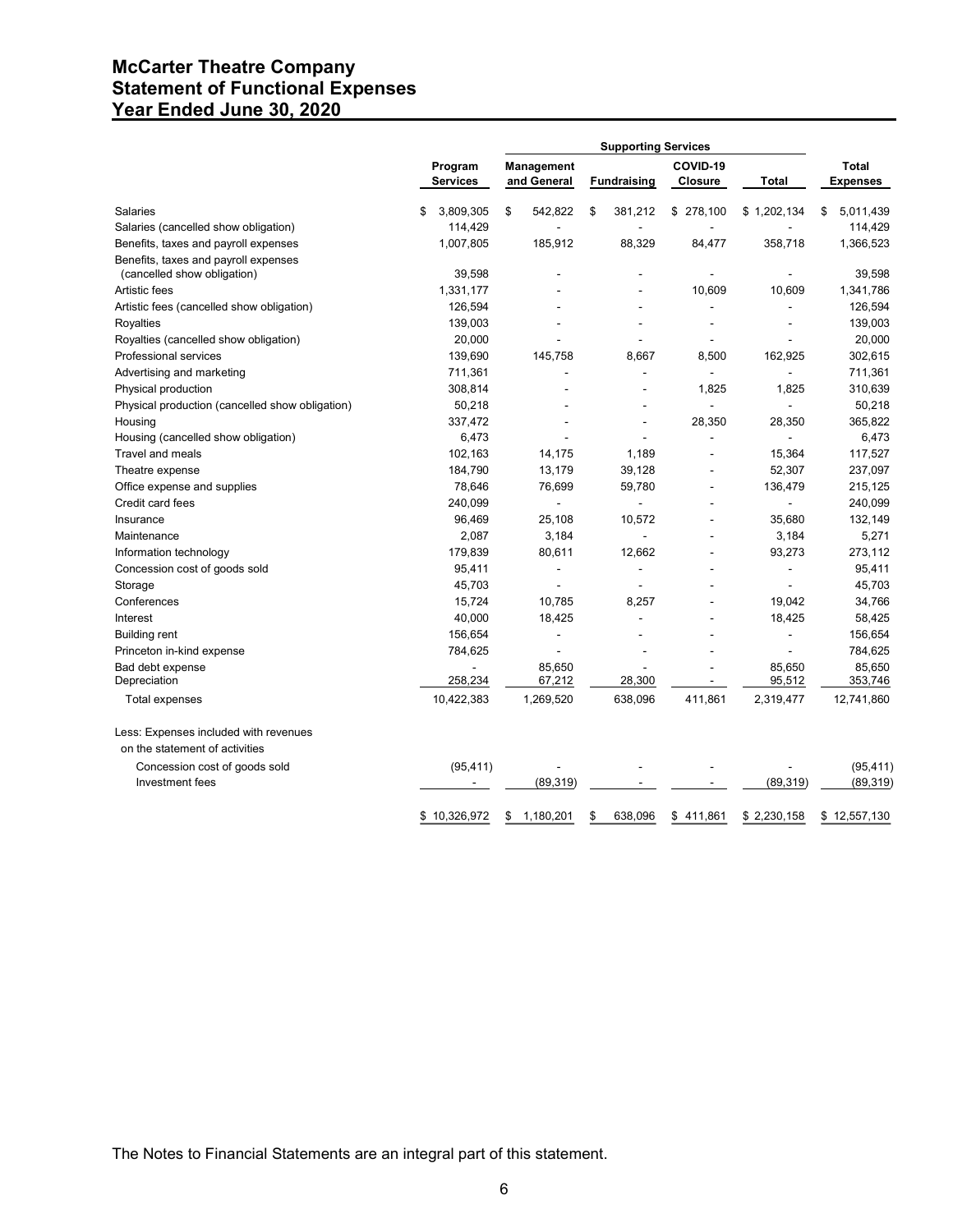# McCarter Theatre Company Statements of Cash Flows Years Ended June 30, 2021 and 2020

| <b>McCarter Theatre Company</b><br><b>Statements of Cash Flows</b><br>Years Ended June 30, 2021 and 2020 |                       |                       |
|----------------------------------------------------------------------------------------------------------|-----------------------|-----------------------|
|                                                                                                          |                       |                       |
|                                                                                                          |                       |                       |
|                                                                                                          |                       |                       |
| Operating and non-operating activities                                                                   | 2021                  | 2020                  |
| Change in net assets                                                                                     | 13,784,784<br>S       | (701, 463)<br>S       |
| Adjustments to reconcile change in net assets to                                                         |                       |                       |
| net cash provided by operating and non-operating activities                                              |                       |                       |
| Depreciation expense                                                                                     | 398,360               | 353,746               |
| Unrealized and realized (gain) loss on investments, net                                                  | (11, 231, 135)        | 461,464               |
| Permanently restricted gifts and grants                                                                  | (25,000)              | (505, 499)            |
| Bad debt expense                                                                                         | 35,263<br>4,449       | 85,650<br>(44, 941)   |
| Change in discount for present value for unconditional promises<br>PPP1 loan forgiveness                 | (1, 134, 045)         |                       |
| Donated securities                                                                                       | (58, 338)             | (76, 831)             |
| Change in assets and liabilities                                                                         |                       |                       |
| Accounts receivable and other current assets                                                             | 5,736                 | 712,312               |
| Employee credit retention receivable                                                                     | (520, 190)            |                       |
| Unconditional promises to give                                                                           | (433,700)             | 35,450                |
| Prepaid expenses                                                                                         | (47, 580)             | 250,669               |
| Charitable remainder trust                                                                               | (334, 192)            | (15, 289)             |
| Deposits                                                                                                 |                       | (9,346)               |
| Accounts payable and accrued expenses<br>Deferred revenue                                                | 181,656<br>(241, 369) | 178,843<br>(489, 372) |
| Net cash provided by operating and non-operating activities                                              | 384,699               | 235,393               |
|                                                                                                          |                       |                       |
| <b>Investing activities</b>                                                                              |                       |                       |
| Purchase of property and equipment                                                                       | (59, 835)             | (73, 710)             |
| Purchase of investments<br>Proceeds from sales of investments and donated securities                     | (8,305)<br>588,474    | (660, 290)<br>951,880 |
| Net cash provided by investing activities                                                                | 520,334               | 217,880               |
|                                                                                                          |                       |                       |
| <b>Financing activities</b>                                                                              |                       |                       |
| PPP1/PPP2 loan received                                                                                  | 2,467,378             |                       |
| Receipts under note payable                                                                              |                       | 48,486                |
| Repayment of note payable                                                                                | (8, 519)              | (6, 731)              |
| Repayment of PPP1 loan                                                                                   | (99, 643)             |                       |
| Proceeds on line of credit<br>Payments on line of credit                                                 | (1,000,000)           | 126,000               |
| Repayment of capital loan                                                                                | (86,007)              | (83, 339)             |
| Investment in permanent endowment                                                                        | 80,000                | 505,499               |
| Net cash provided by financing activities                                                                | 1,353,209             | 589,915               |
|                                                                                                          |                       | 1,043,188             |
| Net change in cash, cash equivalents and restricted cash                                                 | 2,258,242             |                       |
| Cash, cash equivalents and restricted cash<br>Beginning of year                                          | 1,431,764             | 388,576               |
| End of year                                                                                              | 3,690,006<br>\$       | 1,431,764<br>\$       |
| <b>Supplemental disclosure</b>                                                                           |                       |                       |
| Interest paid (bank loans)                                                                               | \$<br>61,148          | \$<br>56,177          |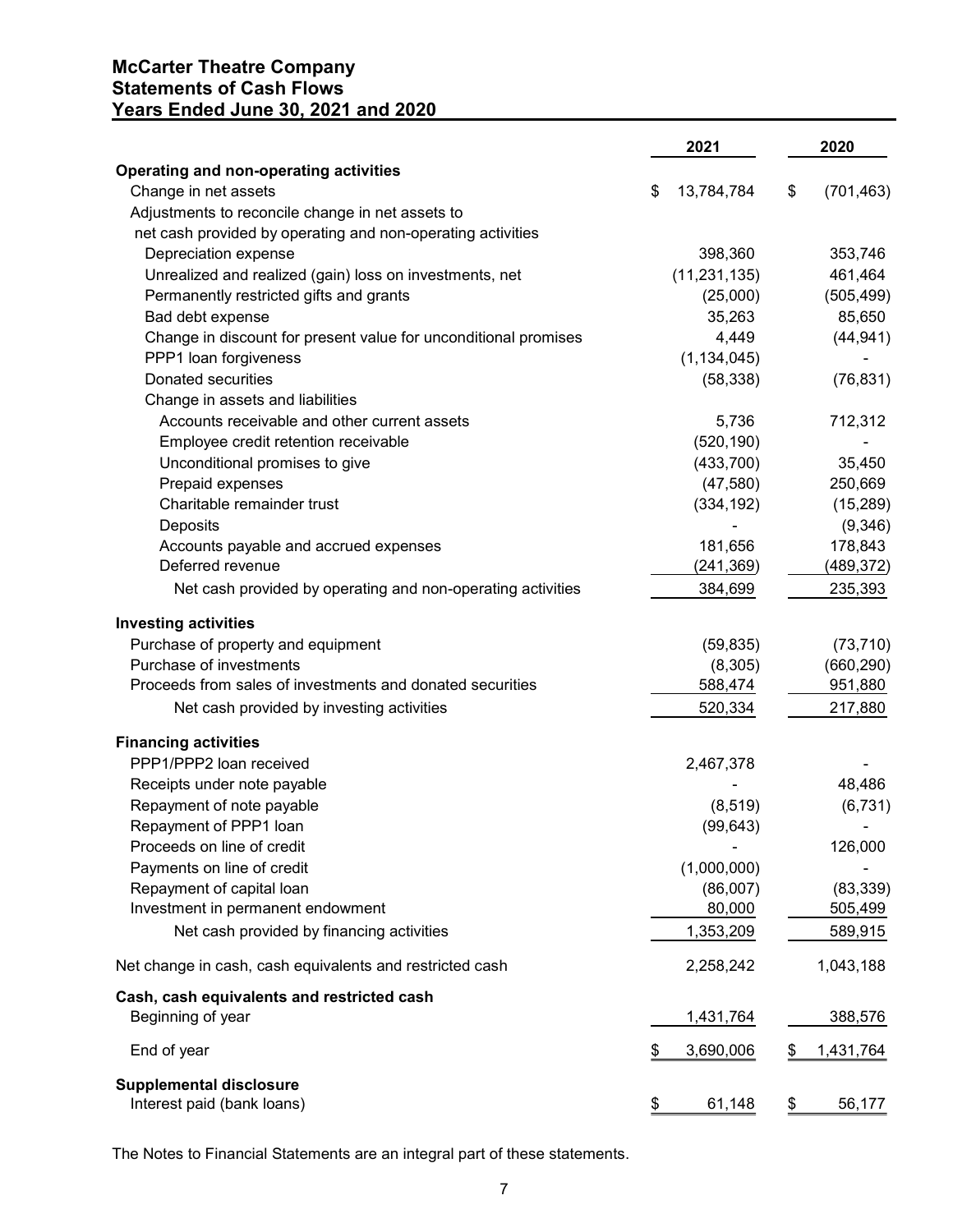## 1. ORGANIZATION AND SUMMARY OF SIGNIFICANT ACCOUNTING POLICIES

#### **Organization**

The McCarter Theatre Company (the "Organization"), established in 1963, is a public charity, nonprofit corporation located in Princeton, New Jersey. As both a professional producing theater and major presenter of the performing arts, the Organization's mission is to create stories and experiences that enliven minds, expand imaginations, and engage communities. The Organization unites the ideals of joy and justice, beauty and belonging to spark curiosity, creativity, and conversations throughout our communities. Due to COVID-19, the Organization temporarily ceased in-person theatrical performances on March 12, 2020 and resumed on September 24, 2021. The Organizing has experienced additional temporary closures and reduced activities since resuming in-person performances due to the impact of COVID-19. For example, the organization historically produces 2 plays plus A CHRISTMAS CAROL in the September to December time frame. In 2021, the Organization did not produce any plays or A CHRISTMAS CAROL due to the the ongoing negative impact of COVID-19 on staffing, audience behavior, and artist schedules. The Organization did transition its classes online and created a digital platform, McCarter@HOME, which provides patrons with online performances, interviews, behind the scenes content, and more.

### Basis of Accounting

The financial statements of the Organization have been prepared on the accrual basis of accounting in accordance with accounting principles generally accepted in the United States of America ("GAAP") and accordingly, reflect all significant receivables, payables, and other liabilities.

The Organization's resources are classified and reported as separate classes of net assets based on the existence or absence of donor-imposed restrictions as follows:

Net assets without donor restrictions: Include expendable resources that are used to carry out the Organization's operations and are not subject to donor-imposed stipulations. Net assets without donor restrictions may be designated for specific purposes by the Organization or may be limited by contractual agreements with side parties. In addition, net assets without donor restrictions include board designated endowment funds and property and equipment used in operations.

Net assets with donor restrictions: Net assets subject to donor-imposed restrictions that may or will be met either by the actions of the Organization or through the passage of time. Items that affect this net asset category are gifts for which donor-imposed restrictions have not been met in the year of receipt. Expirations of restrictions on net assets with donor restrictions are reported as net assets released from restrictions. Also included in this category are net assets subject to donor-imposed restrictions to be maintained permanently by the Organization, including gifts and pledges, wherein donors stipulate that the corpus of the gift be held in perpetuity and that only the income may be made available for operations, subject to the Organization's spending policy.

The Organization includes in its definition of operations all revenues and expenses that are an integral part of its programs and supporting activities. This measure of operations provides a presentation that depicts the manner in which the Organization manages its financial activities. Spending policy distributions, investment activity, change in value of charitable remainder trusts and employee retention credit amounts from prior year expenses are recognized as non-operating activities.

#### Cash and Cash Equivalents

For the purposes of the statements of cash flows, cash and cash equivalents include cash on hand, on deposit, and in money market funds. The Organization considers all undesignated short-term investments with an original maturity of ninety days or less to be cash equivalents unless they are held in pooled investment portfolio as endowments or agency endowments.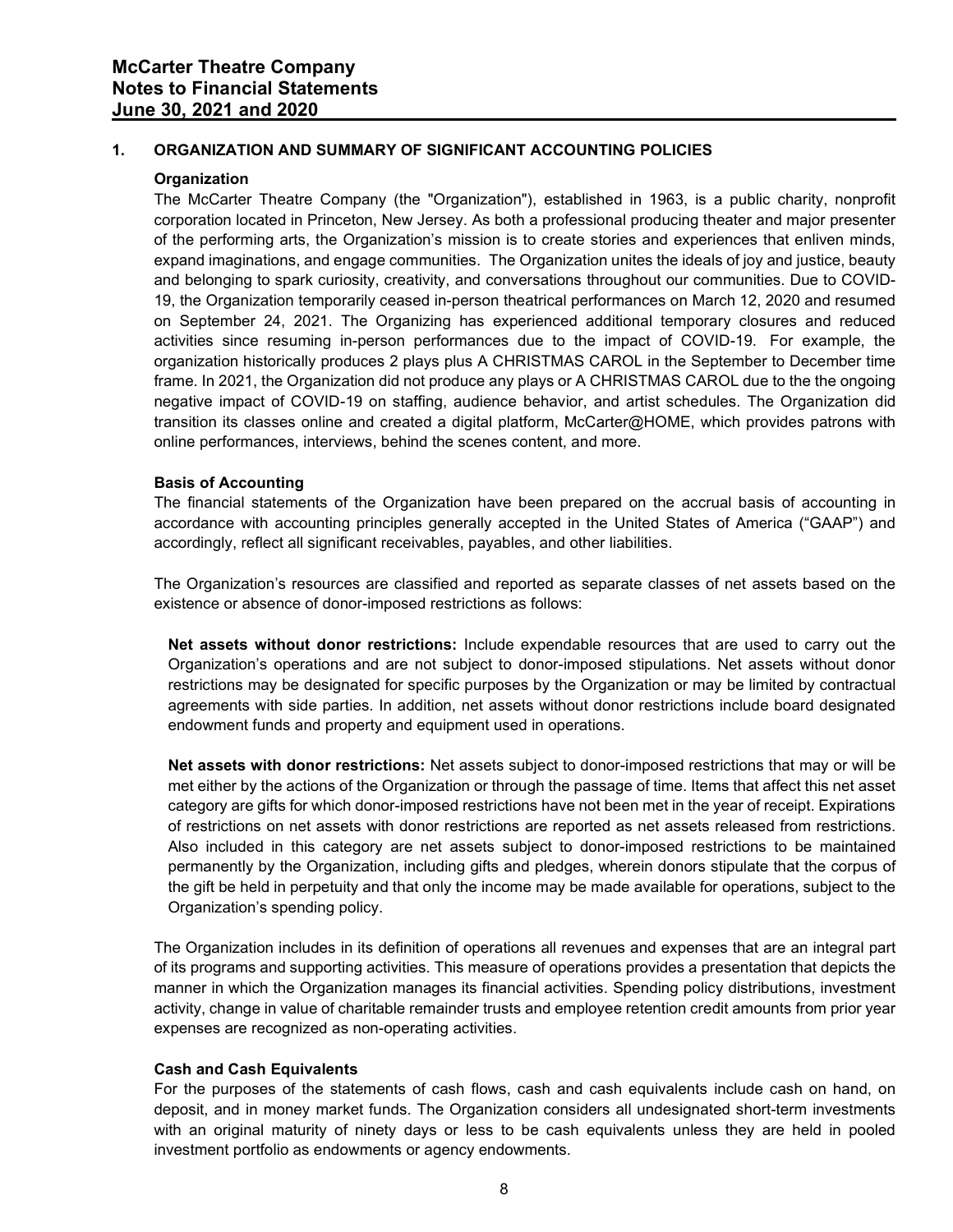### Fair Value Measurements

"Fair Value Measurements and Disclosures" establishes a fair value hierarchy that prioritizes the inputs to valuation techniques used to measure fair value. "Fair Value Measurements and Disclosures" defines fair value as the price that would be received to sell an asset or paid to transfer a liability (i.e., the "exit price" in an orderly transaction between market participants). In determining fair value, the Organization uses various valuation approaches, including market, income and/or cost approaches. The hierarchy gives the highest priority to unadjusted quoted prices in active markets for identical assets or liabilities (Level 1 measurements), and the lowest priority to unobservable inputs (Level 3 measurements). The three levels of the fair value hierarchy under "Fair Value Measurements and Disclosures" and the Organization's related types are described below.

Level 1 - Quoted prices of identical instruments in active markets.

Level 2 - Quoted prices of similar instruments in active markets; quoted prices of identical or similar instruments in markets that are not active; and model-derived valuations whose inputs are observable or whose significant value drivers are observable.

Level 3 - Significant inputs to the valuation model are unobservable.

The financial instrument's level within the fair value hierarchy is based on the lowest level of any input that is significant to the fair value measurement. The valuation levels are not necessarily an indication of the risk or liquidity associated with the underlying assets and liabilities. There were no changes in methodologies during the years ended June 30, 2021 and 2020. There were no transfers between levels during either of the years ended June 30, 2021 and 2020.

#### **Investments**

Investments are stated at fair value in the statements of financial position. Investments in equity securities with readily determinable fair values are reported at fair value based upon the quoted or published market prices. As a practical expedient, investments without a readily determinable fair value, such as the investments that are primarily managed by the Princeton University Investment Company ("PRINCO"), are reflected at net asset value as reported by PRINCO and may differ significantly from the values that would have been reported had a ready market for these investments existed. The Organization reviewed and evaluated the values provided by PRINCO and agrees with the valuation methods and assumptions used in determining fair value of these investments. Due to the timing of the finalization of the June 30, 2020 investment fair values by Princeton University (the "University"), the Organization recorded the net asset value per unit based on the estimate provided by the University as of May 31, 2020. Subsequent to the issuance of the June 30, 2020 financial statements, the Organization obtained new information resulting in a change in estimate as of that date resulting in unrealized gains of \$1,305,265 that has been included in investment income, net of fees in the statement of activities for the year ended June 30, 2021. At June 30, 2021, the net asset value per unit was recorded based on the audited net asset value provided by PRINCO as of that date.

 All interest, dividends, distributions and unrealized gains and losses are reported in the statements of activities as increases or decreases in net assets without donor restrictions, unless their use is time, purpose or restricted in perpetuity by explicit donor stipulations or by law in the reporting period in which the income and gains are recognized.

The Organization receives donated securities during the year, and it is the Organization's policy to sell upon receipt. All securities donated were sold as of June 30, 2021 and 2020.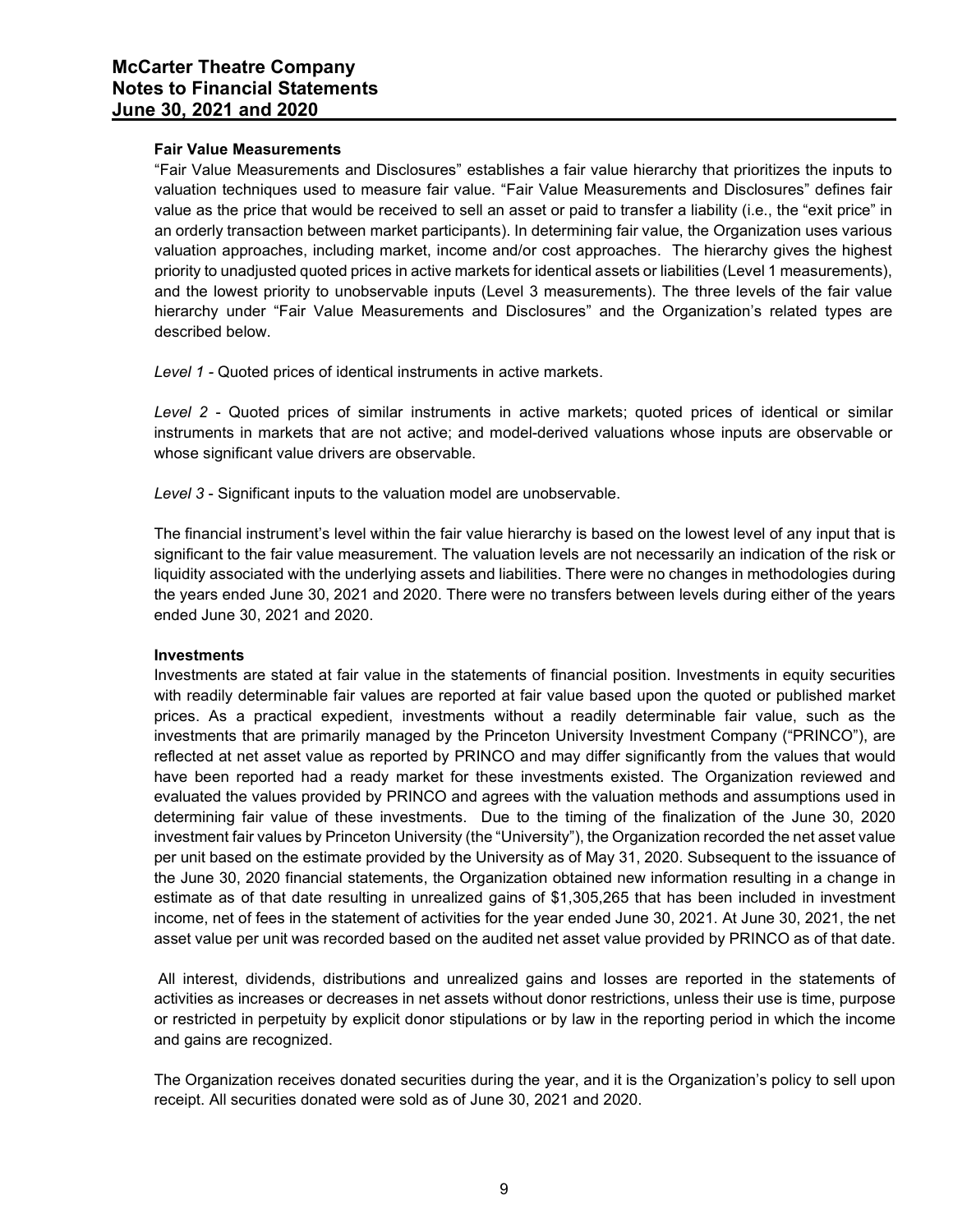### Advertising Costs

Advertising costs are charged to operations at the time the advertising occurs, except for direct response marketing and other expenses incurred related to the subsequent season's performances that are deferred and recognized in the season when the related revenue is recognized. Advertising and marketing expense for the years ended June 30, 2021 and 2020 were \$69,414 and \$711,361, respectively.

## Property and Equipment

Property and equipment acquired are recorded at cost. It is the Organization's policy to capitalize expenditures for these items in excess of \$1,000. Lesser amounts are expensed. Property and equipment are being depreciated over the useful life of the related asset using the straight-line method. Leasehold improvements are amortized over the shorter of useful life or periods, including options, if any, specified in the related lease agreements. The University related assets are amortized over the useful life of the asset since the lease is renewed annually. Donations of property and equipment are recorded as contributions at their estimated fair value. Such donations are reported as contributions without donor restrictions unless the donor has restricted the donated asset to a specific purpose. Assets donated with explicit restrictions regarding their use and contributions of cash that must be used to acquire property and equipment are reported as contributions with donor restrictions. Absent donor stipulations regarding how long those donated assets must be maintained, the Organization reports expiration of donor restrictions when the donated or acquired assets are placed in service. The Organization reclassifies net assets with donor restrictions to net assets without donor restrictions at that time.

## Charitable Remainder Trusts

The Organization is a 60%, 40% and 15% beneficiary of three charitable remainder trusts. The trusts are held by third-party trustees. The Organization will receive its portion of the trusts upon the termination of each trust. The recorded balance of the charitable remainder trusts represents the Organization's allocated percentages of the net present value of the remaining trust assets at June 30, 2021 and 2020 and is reflected in net assets with donor restrictions.

## Revenue and Support Recognition

Contributions and promises to give - Grants and contributions are recognized when cash is received or when the donor makes a promise to give to the Organization that is, in substance, unconditional. Conditional promises to give, that is, those with a measurable performance or other barrier, and a right of return or release, and grants are not recognized until they become unconditional, that is when the conditions on which they depend are substantially met. Grants and contributions that are restricted by the donor are reported as increases in net assets without donor restrictions if the restrictions expire in the fiscal year in which the contributions and grants are recognized. All other donor-restricted grants and contributions are reported as increases in net assets with donor restrictions. When a restriction expires, donor restricted net assets are reclassified to net assets without donor restrictions. The Organization uses the allowance method to determine uncollectible promises receivable. The allowance is based on prior years' experience and management's analysis of specific promises made. Contributions that are paid over multiple years are discounted based on a risk adjusted rate.

## Fundraising benefits

Fundraising benefit revenue include an exchange element, based on the benefits received and a contribution element for the difference and is treated as revenue without donor restrictions. The Organization does not have any significant financing components as payment is received at or shortly after the point of sale. The contribution is recognized as a conditional contribution when received and recorded as a refundable advance and is recognized as revenue when the condition is met, which is when the event is held. The exchange portion is recognized as contract liabilities at date of receipt and recorded as revenue at a point in time when the event is held.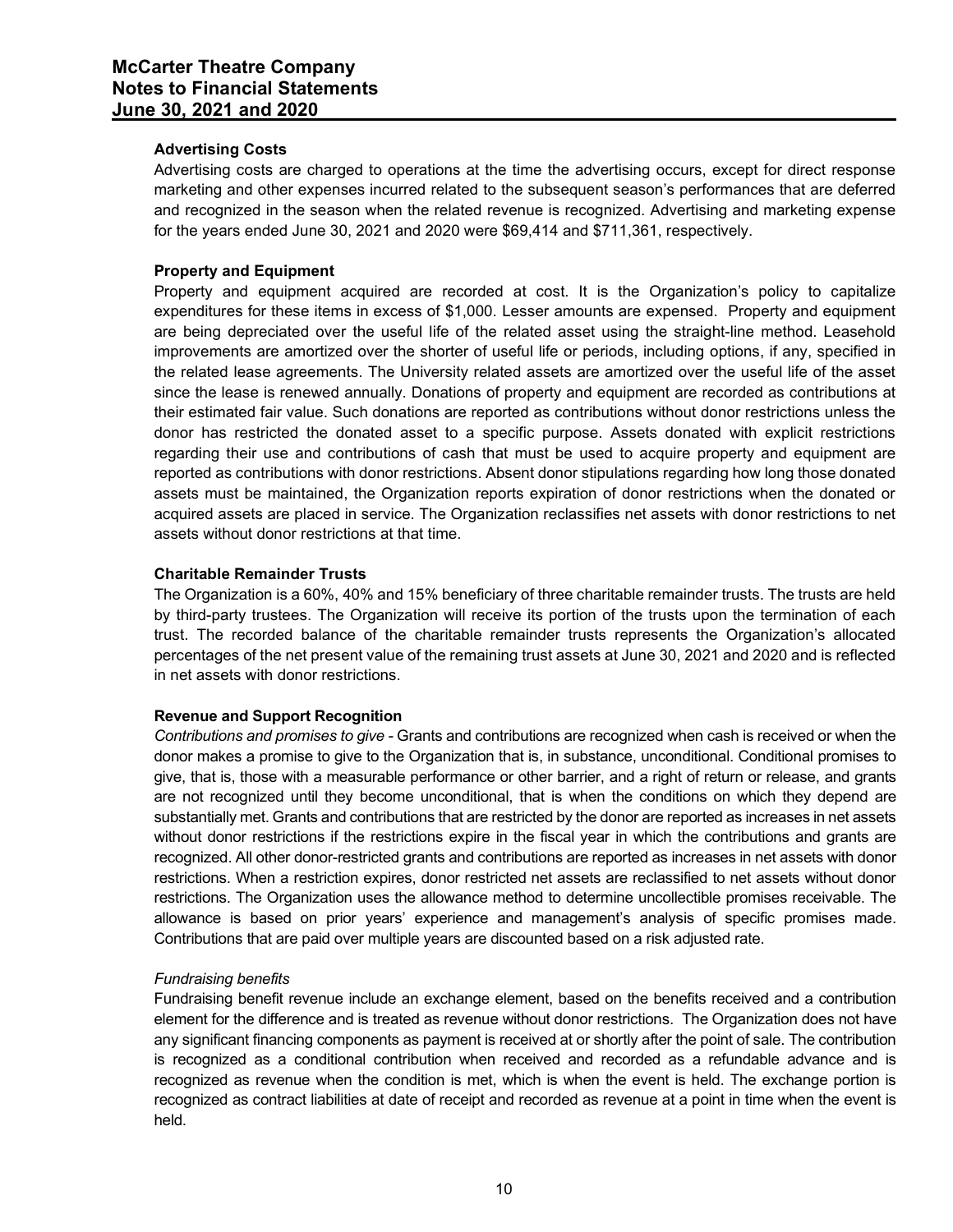Revenue from contracts with customers - The Organization accounts for ticket sales, tuition income, concession and artist merchandise income, advertising income, co-production income, production shop income, trips income and royalty income as exchange transactions in the statements of activities. Revenue from contracts with customers are treated as revenues without donor restrictions. Funds received in advance from customers for services that have not been performed have been recorded as contract liabilities and have been shown as deferred revenue in the statements of financial position.

In determining the appropriate amount of revenue to be recognized as it fulfills its obligations under its agreements, the Organization performs the following steps: (i) identify contracts with customers; (ii) identify performance obligations; (iii) determine the transaction price; (iv) allocation of the transaction price to the performance obligations; and (v) recognition of revenue when (or as) the Organization satisfies each performance obligation.

The following summarizes the Organization's performance obligations:

#### Ticket Sales

Ticket sales represents the sums actually paid for individual tickets of admission to a production of the Organization including handling and other fees. Tickets are non-refundable at the time of receipt unless a performance is cancelled. The Organization estimates the number of cancellations and records a reserve if deemed material. Fees are non-refundable at the time of receipt. The Organization allows for exchanges under certain circumstances for tickets of equal or lesser value. The total yearly adjustment for exchanged tickets is immaterial to the Organization. Tickets purchased in advance are recorded as contract liabilities by the Organization. Advanced ticket sales are recorded as revenue when the performance related to the ticket sale is complete. Admission is recognized at a specific point in time, which is when the performance related to the ticket is complete.

#### Other exchange transactions

Tuition income is recognized over time over the course of the program. Concession and artist merchandise income is recognized when the sale takes place. Advertising, co-production and royalties income is recognized when the performance takes place. Production shop income is recognized when the rentals take place.

The timing of revenue recognition, billings and cash collections results in accounts receivable and contract liabilities which are shown as deferred revenue on the statements of financial position. Accounts receivable as of June 30, 2021 and 2020 were \$2,050 and \$7,786. Contract liabilities as of June 30, 2021 and 2020 were \$935,684 and \$1,177,053, respectively. Contract liabilities are shown as deferred revenue on the statements of financial position. For comparison purposes, the opening balances at September 1, 2019 for accounts receivable were \$752,879 and deferred revenue were \$1,591,883, respectively.

Other revenues are obtained from rental income, miscellaneous, and investment income. These revenues are used to offset program, management, and general and fundraising expenses. Revenue from these sources is recognized when earned. Certain investment income has been classified as with donor restrictions based on donor stipulations.

#### Tax Status and Uncertain Tax Positions

The Organization is exempt from federal income taxes under Section 501(c)(3) of the Internal Revenue Code and has been designated as an organization which is not a private foundation. The Organization is obligated for unrelated business income tax on net income from theatre store sales and playbill advertising.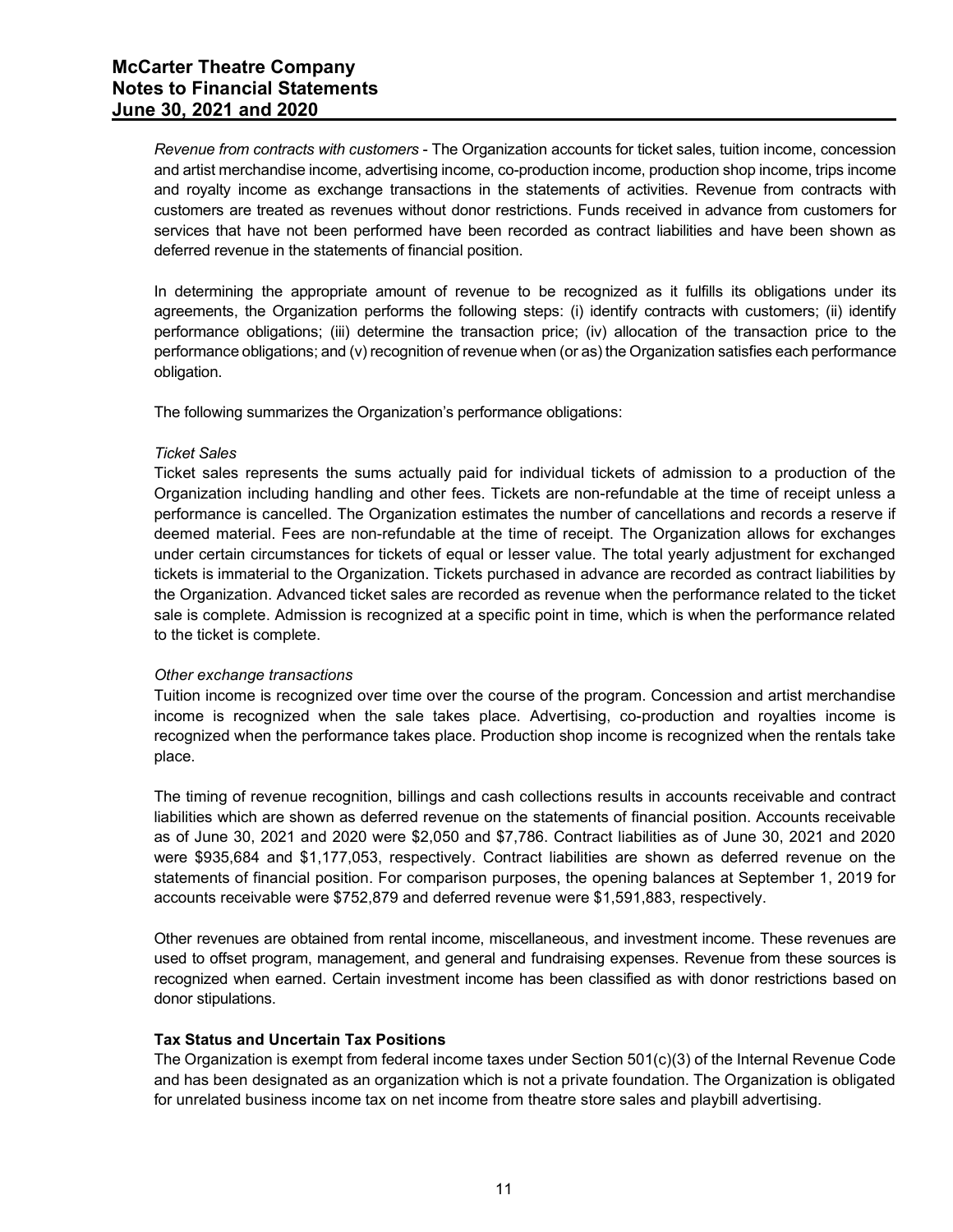As of June 30, 2021 and 2020, the Organization has approximately \$66,000 and \$59,000 in net operating losses relating to unrelated business income tax carried forward, which expire annually. The carried forward losses have been fully reserved for since management is unable to determine the actual utilization of these losses.

The Organization believes that it has appropriate support for any tax positions taken, and as such, does not have any uncertain tax positions that are material to the financial statements. The Organization did not recognize any tax related interest and/or penalties in the accompanying financial statements but would record any such interest and/or penalties as a component of other expense.

### Production Costs

Production costs are capitalized at cost and are amortized over the estimated life of the theatrical production. Since all productions closed by June 30, all production costs have been expensed within the fiscal year.

### **Estimates**

The preparation of financial statements in accordance with generally accepted accounting principles in the United States of America requires management to make estimates and assumptions that affect the reported amounts and disclosures. Significant estimates used in the preparation of these financial statements include the fair value of investments. The estimate of the fair value of investments is based on the information provided by the investment manager. Actual results could differ from those estimates.

## 2. DESIGNATIONS AND RESTRICTIONS ON NET ASSETS

### Net Assets Without Donor Restrictions

## Net Assets With Donor Restrictions

| amounts and disclosures. Significant estimates used in the preparation of these financial statements include<br>the fair value of investments. The estimate of the fair value of investments is based on the information<br>provided by the investment manager. Actual results could differ from those estimates.                                                                                                                                                                                                                                                                                                                                                                                                                  |                  |                  |
|------------------------------------------------------------------------------------------------------------------------------------------------------------------------------------------------------------------------------------------------------------------------------------------------------------------------------------------------------------------------------------------------------------------------------------------------------------------------------------------------------------------------------------------------------------------------------------------------------------------------------------------------------------------------------------------------------------------------------------|------------------|------------------|
| DESIGNATIONS AND RESTRICTIONS ON NET ASSETS                                                                                                                                                                                                                                                                                                                                                                                                                                                                                                                                                                                                                                                                                        |                  |                  |
| <b>Net Assets Without Donor Restrictions</b><br>Net assets without donor restrictions include the board-designated reserve. The board-designated reserve is<br>available for operations under certain circumstances subject to Board of Trustees approval. During the years<br>ended June 30, 2021 and 2020, there were additions to the board-designated reserve for the net investment<br>income in the amount of \$905,026 and \$73,471, respectively. In addition, there were spending policy and<br>special distributions of \$290,680 and \$369,479 during the years ended June 30, 2021 and 2020, respectively.<br>Board-designated net assets as of June 30, 2021 and 2020 were \$2,344,815 and \$1,730,469, respectively. |                  |                  |
| <b>Net Assets With Donor Restrictions</b><br>The following net assets are restricted for the following purposes or periods as of June 30, 2021 and 2020:                                                                                                                                                                                                                                                                                                                                                                                                                                                                                                                                                                           |                  |                  |
|                                                                                                                                                                                                                                                                                                                                                                                                                                                                                                                                                                                                                                                                                                                                    | 2021             | 2020             |
| <b>Grants and Contributions</b>                                                                                                                                                                                                                                                                                                                                                                                                                                                                                                                                                                                                                                                                                                    |                  |                  |
| Future Periods and Programs:                                                                                                                                                                                                                                                                                                                                                                                                                                                                                                                                                                                                                                                                                                       |                  |                  |
| Excess investment income - endowment funds                                                                                                                                                                                                                                                                                                                                                                                                                                                                                                                                                                                                                                                                                         | 14,920,697       | \$<br>4,920,739  |
| Restricted for use in future periods                                                                                                                                                                                                                                                                                                                                                                                                                                                                                                                                                                                                                                                                                               | 836,754          | 346,994          |
|                                                                                                                                                                                                                                                                                                                                                                                                                                                                                                                                                                                                                                                                                                                                    | 15,757,451       | 5,267,733        |
| <b>Donor-Designated Endowments</b>                                                                                                                                                                                                                                                                                                                                                                                                                                                                                                                                                                                                                                                                                                 |                  |                  |
| General operations                                                                                                                                                                                                                                                                                                                                                                                                                                                                                                                                                                                                                                                                                                                 | 15,365,400       | 15,023,541       |
| <b>Theatre Series</b>                                                                                                                                                                                                                                                                                                                                                                                                                                                                                                                                                                                                                                                                                                              | 1,519,760        | 1,519,760        |
| <b>Presented Series</b>                                                                                                                                                                                                                                                                                                                                                                                                                                                                                                                                                                                                                                                                                                            | 772,220          | 789,930          |
| <b>Emerging Leaders</b>                                                                                                                                                                                                                                                                                                                                                                                                                                                                                                                                                                                                                                                                                                            | 400,000          | 400,000          |
| <b>Education and Engagement</b>                                                                                                                                                                                                                                                                                                                                                                                                                                                                                                                                                                                                                                                                                                    | 375,000          | 375,000          |
| Audience Access Program                                                                                                                                                                                                                                                                                                                                                                                                                                                                                                                                                                                                                                                                                                            | 250,000          | 236,400          |
|                                                                                                                                                                                                                                                                                                                                                                                                                                                                                                                                                                                                                                                                                                                                    | 18,682,380       | 18,344,631       |
|                                                                                                                                                                                                                                                                                                                                                                                                                                                                                                                                                                                                                                                                                                                                    | \$<br>34,439,831 | \$<br>23,612,364 |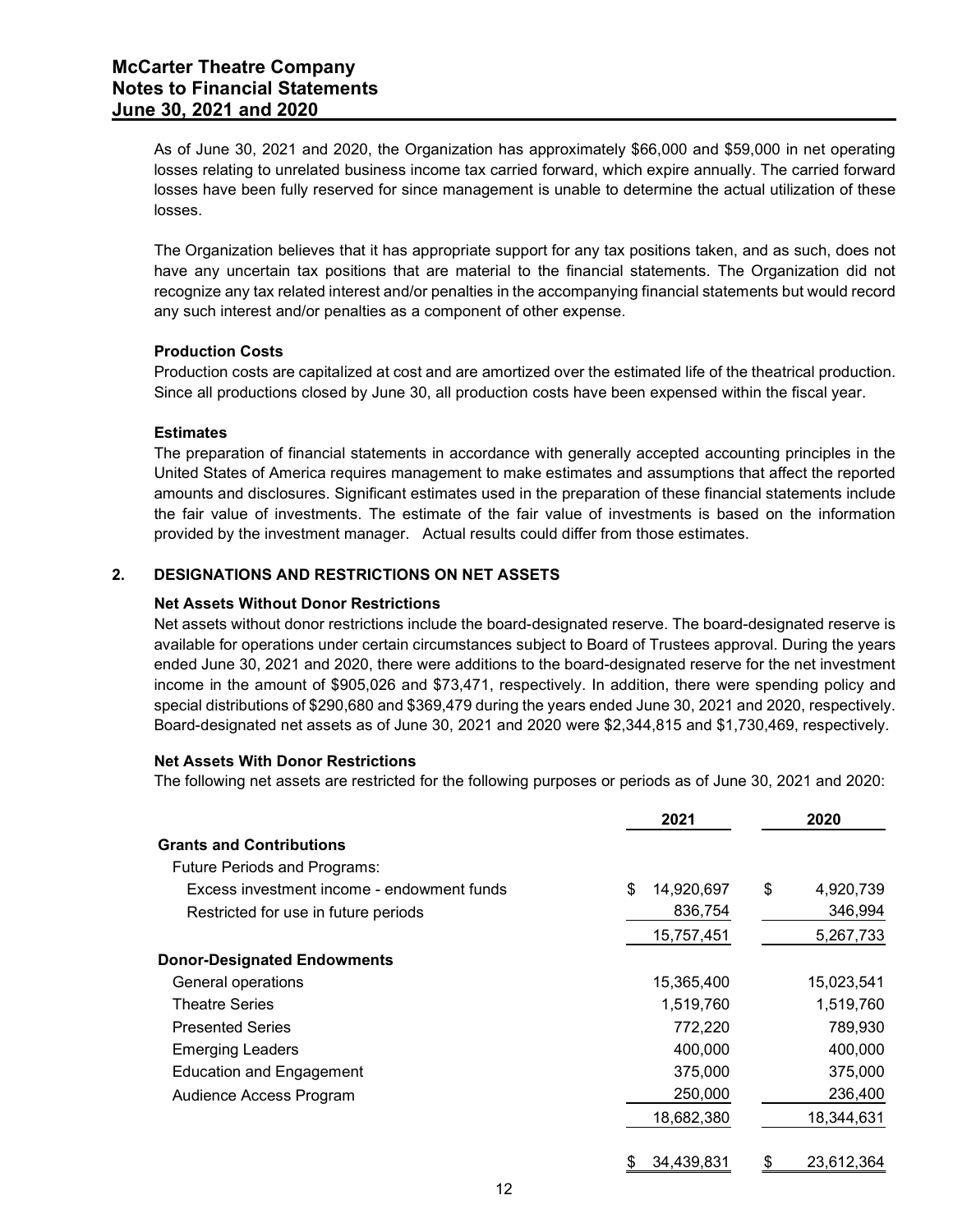## Endowment Policy

The Organization's endowment funds consist of several funds established to continue the purpose of the Organization. Net assets associated with the endowment funds are classified and reported based on the existence or absence of donor-imposed restrictions.

### General Endowment Fund

The investment earnings from this fund are for the undesignated use by the Organization as determined by the Board of Trustees.

## Theatre Series Fund

The investment earnings from this fund are restricted by the donor to support all aspects of the Theater Series, including the McCarter Lab program which oversees play readings, new play commissions and play development.

### Presented Series Fund

The investment earnings from this fund are restricted by the donor to support presented artist events at the Organization, including partially underwriting the cost of bringing new performers to McCarter, commissioning new works in the areas of dance and music, and supporting audience engagement and enrichment activities.

### Emerging Leaders Fund

The investment earnings from this fund are restricted by the donor to support the emerging leaders through the Organization's Internship Program and other professional support of early career theater artists and administrators.

## Education and Engagement Fund

The investment earnings from this fund are restricted by the donor to support the Organization's high-impact arts education and engagement program that reaches tens of thousands of students and seniors in the area. Trenton, South Brunswick, and Ewing are some of the underserved school districts that have benefited through subsidized student matinees, in-school residencies, and workshops.

#### Audience Access Program Fund

The investment earnings from this fund are restricted by the donor to support audience access programs at the Organization. These programs include hearing assistance systems, Driven to Excellence program which brings local seniors to special matinees, audio described performances, specially designed performances for those on the autism spectrum, and many other service enhancements to ensure that community members can engage in the live theater experience with ease and dignity

As of June 30, 2021, the corpus of the Organization's endowment funds was \$18,682,380 with the excess investment income of \$14,920,697 reflected within net assets with donor restrictions. As of June 30, 2020, the corpus of the Organization's endowment funds was \$18,344,631 with the excess investment income of \$4,920,739 reflected within net assets with donor restrictions. The Organization's Endowment Draw Policy allows for the Organization to distribute for operating purposes 7% of the calculated average endowment value as noted below. During the years ended June 30, 2021 and 2020, \$1,917,179 and \$1,869,031 were distributed for operating purposes, respectively.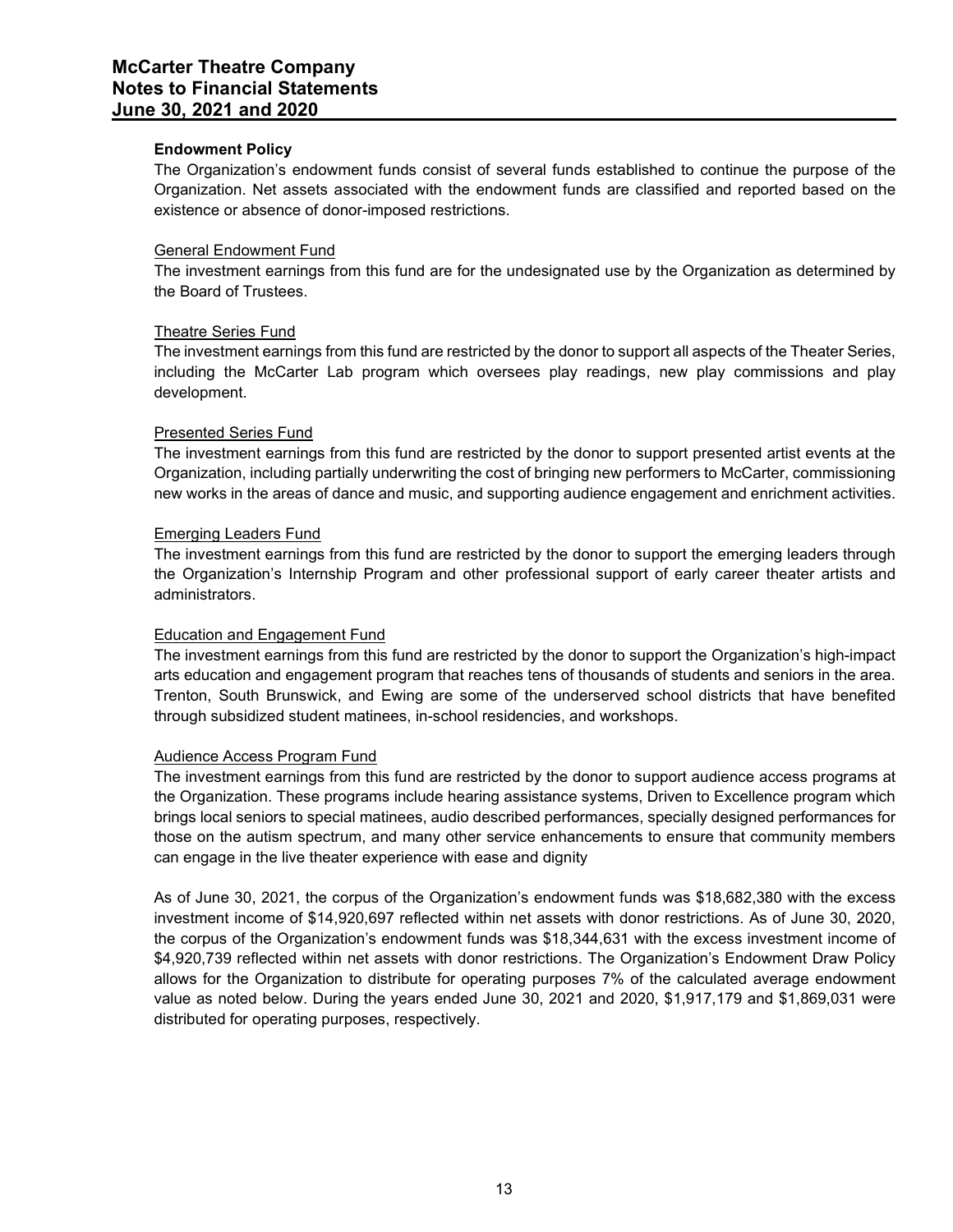The Board of Trustees of the Organization has interpreted the Uniform Prudent Management of Institutional Funds Act ("UPMIFA") as requiring the preservation of fair value of the original gift as of the gift date of the donor-restricted endowment funds, absent explicit donor stipulations to the contrary. As a result, the Organization classifies as net assets with donor restrictions (a) the original value of gifts donated to the permanent endowment, (b) the original value of subsequent gifts to the permanent endowment, and (c) accumulations and decrements to the permanent endowment made in accordance with the direction of the applicable donor gift instrument. The remaining portion of the donor-restricted endowment fund is classified as net assets with donor restrictions until those amounts are appropriated for expenditure by the Organization in a manner consistent with the standard of prudence prescribed by UPMIFA.

In accordance with UPMIFA, the Organization considers the following facts in making a determination to appropriate or accumulate donor-restricted endowment funds:

- a. The duration and preservation of the fund;
- b. The purposes of the Organization and the donor-restricted endowment fund;
- c. General economic conditions;
- d. The possible effect of inflation and deflation;
- e. The expected total return from income and the appreciation of investments;
- f. Other resources of the Organization; and
- g. The investment policy of the Organization.

### Return Objectives and Risk Parameters

The Organization has adopted investment policy for endowment assets with the primary goal of maintaining the original value of the endowment principal, while providing funding to programs supported by its endowment. Under the policy, the endowment assets are invested in a manner that is intended to produce income and preserve principal while assuming a level of investment risk.

The Organization's investment in the "Primary Pool" managed by PRINCO, who also manages Princeton University's endowment, consists of the donor endowment fund restricted in perpetuity, a board-designated fund, and other investments without restrictions. The "Primary Pool" is an equity-based investment portfolio which partners with other investment management firms to invest across diverse asset categories with a longterm investment horizon. Under the terms of the various endowment instruments, the Organization is restricted from utilizing the corpus of the endowment assets restricted in perpetuity for operations. The boarddesignated funds are available for operations under certain circumstances, subject to Board of Trustees approval. The income earned from these assets is available for operations or as stipulated by the donors.

The Organization has reviewed and adopted the PRINCO's policy related to the investment policies and investment process. This process includes the various asset classes and investment management styles that, in total, are expected to offer a sufficient level of overall diversification and total investment return over the specific time horizon for each account.

The Organization has adopted investment and spending policies for endowment assets that attempt to provide a predictable stream of funding to programs supported by its endowment while maintaining the purchasing power of the endowment assets. Endowment assets include those assets of donor-restricted funds that the Organization must hold in perpetuity or for a donor-specified period. The investment goal for the Organization's endowment is to preserve and maintain the purchasing power, adjusted for inflation, of the endowment after taking into effect the Endowment Draw Policy, as described below. The Organization expects its endowment funds, over time, to provide an average annual rate of return to be greater than the return of the S&P 500 index. Actual returns in any given year may vary from this amount.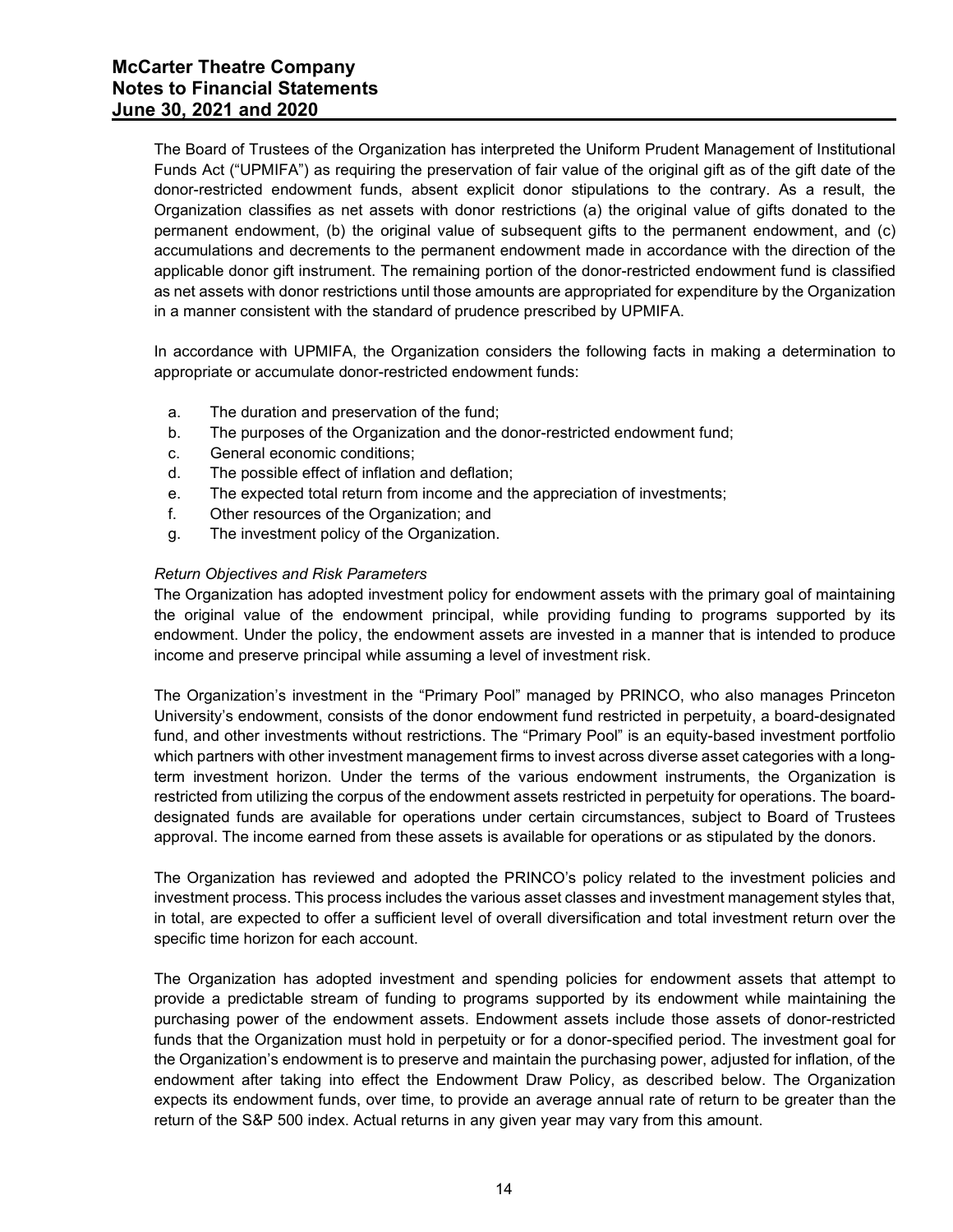The Organization has a policy of appropriating for distribution an annual endowment draw, which is the result of multiplying a calculated average endowment value by a withdrawal percentage as established by the Board of Trustees. The average endowment value is the average of calculations made at the end of each fiscal quarter, each of which averages the then current quarterly balance with the balances of the prior eight fiscal quarters. Each June 30 value will be the value per the audited financial statements. Interim (unaudited) quarter values will be determined using the best historical consistent practice, adjusting for deposits, withdrawals, and market values as provided by the investment advisors. The Board of Trustees determined that the withdrawal percentage would be 7% for both 2021 and 2020. I endowment draw, which is the result<br>
ercentage as established by the Board<br>
thions made at the end of each fiscal<br>
the balances of the prior eight fiscal<br>
ncial statements. Interim (unaudited)<br>
tent practice, adjusting f

| of multiplying a calculated average endowment value by a withdrawal percentage as established by the Board<br>of Trustees. The average endowment value is the average of calculations made at the end of each fiscal<br>quarter, each of which averages the then current quarterly balance with the balances of the prior eight fiscal<br>quarters. Each June 30 value will be the value per the audited financial statements. Interim (unaudited)<br>quarter values will be determined using the best historical consistent practice, adjusting for deposits,<br>withdrawals, and market values as provided by the investment advisors. The Board of Trustees determined<br>that the withdrawal percentage would be 7% for both 2021 and 2020. |                                          |                                          |
|-------------------------------------------------------------------------------------------------------------------------------------------------------------------------------------------------------------------------------------------------------------------------------------------------------------------------------------------------------------------------------------------------------------------------------------------------------------------------------------------------------------------------------------------------------------------------------------------------------------------------------------------------------------------------------------------------------------------------------------------------|------------------------------------------|------------------------------------------|
| Accordingly, over the long-term, the Organization expects that its spending policy will allow its endowment to<br>grow at an annual rate that exceeds inflation. This is consistent with the Organization's objective to maintain<br>the purchasing power of the endowment assets held in perpetuity or for a specified term, as well as to provide<br>additional real growth through new gifts and investment return.                                                                                                                                                                                                                                                                                                                          |                                          |                                          |
| Changes in endowment assets are as follows for the years ended June 30, 2021 and 2020:                                                                                                                                                                                                                                                                                                                                                                                                                                                                                                                                                                                                                                                          |                                          |                                          |
|                                                                                                                                                                                                                                                                                                                                                                                                                                                                                                                                                                                                                                                                                                                                                 | 2021                                     | 2020                                     |
|                                                                                                                                                                                                                                                                                                                                                                                                                                                                                                                                                                                                                                                                                                                                                 | <b>With Donor</b><br><b>Restrictions</b> | <b>With Donor</b><br><b>Restrictions</b> |
| Invested endowment net assets, June 30                                                                                                                                                                                                                                                                                                                                                                                                                                                                                                                                                                                                                                                                                                          | 22,606,815<br>\$                         | 22,987,031<br>\$                         |
| Investment income, net of fees                                                                                                                                                                                                                                                                                                                                                                                                                                                                                                                                                                                                                                                                                                                  | 11,917,136                               | 751,694                                  |
| Contributions                                                                                                                                                                                                                                                                                                                                                                                                                                                                                                                                                                                                                                                                                                                                   | 105,000                                  | 737,121                                  |
| Amounts appropriated for expenditure                                                                                                                                                                                                                                                                                                                                                                                                                                                                                                                                                                                                                                                                                                            | (1, 917, 179)                            | (1,869,031)                              |
| Invested endowment net assets, June 30                                                                                                                                                                                                                                                                                                                                                                                                                                                                                                                                                                                                                                                                                                          | 32,711,772                               | 22,606,815                               |
| Charitable remainder trust                                                                                                                                                                                                                                                                                                                                                                                                                                                                                                                                                                                                                                                                                                                      | 641,305                                  | 316,261                                  |
| Uncollected endowment receivables, net                                                                                                                                                                                                                                                                                                                                                                                                                                                                                                                                                                                                                                                                                                          | 250,000                                  | 342,294                                  |
|                                                                                                                                                                                                                                                                                                                                                                                                                                                                                                                                                                                                                                                                                                                                                 | 33,603,077                               | 23,265,370                               |
| Less: excess investment income - endowment funds                                                                                                                                                                                                                                                                                                                                                                                                                                                                                                                                                                                                                                                                                                | (14,920,697)                             | (4,920,739)                              |
| Endowment net assets, June 30                                                                                                                                                                                                                                                                                                                                                                                                                                                                                                                                                                                                                                                                                                                   | 18,682,380<br>S                          | \$<br>18,344,631                         |
| FINANCIAL ASSETS AND LIQUIDITY RESOURCES                                                                                                                                                                                                                                                                                                                                                                                                                                                                                                                                                                                                                                                                                                        |                                          |                                          |
| As of June 30, 2021 and 2020, financial assets and liquidity resources available within one year for general<br>expenditures, such as operating expenses, scheduled principal payments on debt, and capital construction<br>costs not financed with debt, were as follows:                                                                                                                                                                                                                                                                                                                                                                                                                                                                      |                                          |                                          |
|                                                                                                                                                                                                                                                                                                                                                                                                                                                                                                                                                                                                                                                                                                                                                 | 2021                                     | 2020                                     |
| <b>Financial assets</b>                                                                                                                                                                                                                                                                                                                                                                                                                                                                                                                                                                                                                                                                                                                         |                                          |                                          |
| Cash and cash equivalents                                                                                                                                                                                                                                                                                                                                                                                                                                                                                                                                                                                                                                                                                                                       | \$<br>3,654,857                          | \$1,263,100                              |
| Accounts receivable                                                                                                                                                                                                                                                                                                                                                                                                                                                                                                                                                                                                                                                                                                                             | 2,050                                    | 7,786                                    |
| Employee retention credit receivable                                                                                                                                                                                                                                                                                                                                                                                                                                                                                                                                                                                                                                                                                                            | 520,190                                  |                                          |
| Unconditional promises to give                                                                                                                                                                                                                                                                                                                                                                                                                                                                                                                                                                                                                                                                                                                  | 156,706                                  | 241,532                                  |
| Total financial assets and liquidity resources                                                                                                                                                                                                                                                                                                                                                                                                                                                                                                                                                                                                                                                                                                  |                                          |                                          |
| available within one year                                                                                                                                                                                                                                                                                                                                                                                                                                                                                                                                                                                                                                                                                                                       | 4,333,803<br>\$                          | \$1,512,418                              |
|                                                                                                                                                                                                                                                                                                                                                                                                                                                                                                                                                                                                                                                                                                                                                 |                                          |                                          |

## 3. FINANCIAL ASSETS AND LIQUIDITY RESOURCES

| Uncollected endowment receivables, net                                                                                                                                                                                                                                     | 250,000         | 342,294     |
|----------------------------------------------------------------------------------------------------------------------------------------------------------------------------------------------------------------------------------------------------------------------------|-----------------|-------------|
|                                                                                                                                                                                                                                                                            | 33,603,077      | 23,265,370  |
| Less: excess investment income - endowment funds                                                                                                                                                                                                                           | 14,920,697)     | (4,920,739) |
| Endowment net assets, June 30                                                                                                                                                                                                                                              | 18,682,380      | 18,344,631  |
| <b>FINANCIAL ASSETS AND LIQUIDITY RESOURCES</b>                                                                                                                                                                                                                            |                 |             |
| As of June 30, 2021 and 2020, financial assets and liquidity resources available within one year for general<br>expenditures, such as operating expenses, scheduled principal payments on debt, and capital construction<br>costs not financed with debt, were as follows: |                 |             |
|                                                                                                                                                                                                                                                                            | 2021            | 2020        |
| Financial assets                                                                                                                                                                                                                                                           |                 |             |
| Cash and cash equivalents                                                                                                                                                                                                                                                  | \$<br>3,654,857 | \$1,263,100 |
| Accounts receivable                                                                                                                                                                                                                                                        | 2,050           | 7,786       |
| Employee retention credit receivable                                                                                                                                                                                                                                       | 520,190         |             |
| Unconditional promises to give                                                                                                                                                                                                                                             | 156,706         | 241,532     |
| Total financial assets and liquidity resources                                                                                                                                                                                                                             |                 |             |
| available within one year                                                                                                                                                                                                                                                  | \$<br>4,333,803 | \$1,512,418 |
|                                                                                                                                                                                                                                                                            |                 |             |
|                                                                                                                                                                                                                                                                            |                 |             |
| 15                                                                                                                                                                                                                                                                         |                 |             |
|                                                                                                                                                                                                                                                                            |                 |             |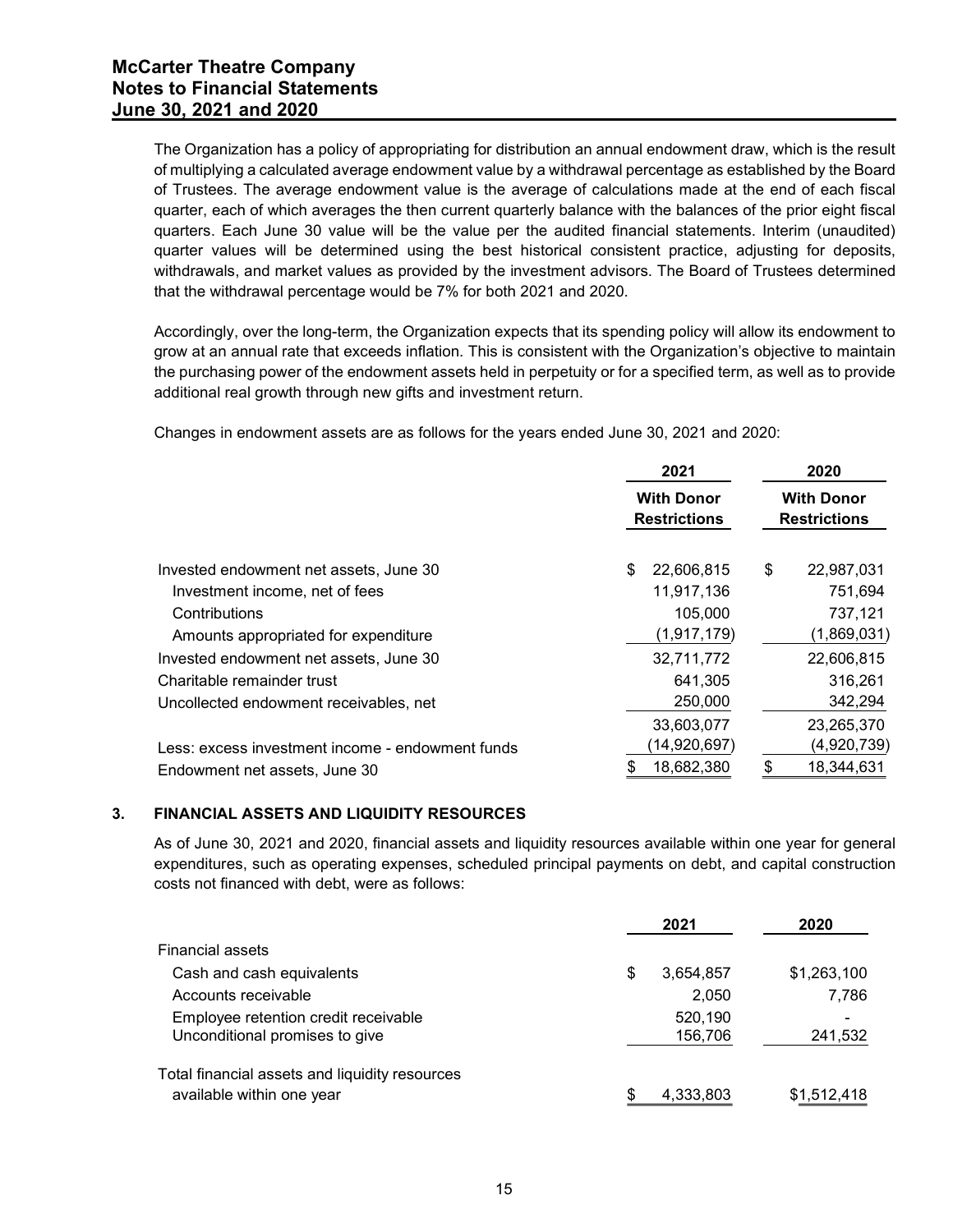The Organization's cash flows are supported by the performances at their theatre. The Organization generates cash flow through subscriptions series renewals and single tickets sales. Due to the impacts of COVID-19, the Organization's facilities are temporarily closed, and performances and classes have moved online. The Organization has pledge campaigns to fund operations and other projects and has the ability to access the Organization's Board Designated Reserve, which is a portion of the PRINCO primary investment pool, to fund operating expenses. The fair value of these investments at June 30, 2021 and 2020 was \$2,344,815 and \$1,730,469, respectively.

### 4. CONCENTRATION OF CREDIT RISK AND RESTRICTED CASH

The Organization maintains cash, cash equivalents and money market balances at several financial institutions. Certain balances are insured by the Federal Deposit Insurance Corporation ("FDIC") up to \$250,000 per institution. As of June 30, 2021 and 2020, the Organization's uninsured cash balances totaled \$2,291,058 and \$1,259,710, respectively. The Organization has not experienced, and does not expect to experience, any losses in these accounts and does not believe it is exposed to any significant credit risk on cash and cash equivalents.

Certain investment accounts are insured by the Securities Investor Protection Corporation ("SIPC") up to \$500,000 per customer. SIPC does not protect investors from market risks. As of June 30, 2021 and 2020, the Organization's uninsured investment balance totaled \$32,845,836 and \$23,766,319, respectively.

#### 5. FAIR VALUE MEASUREMENTS

| 128,005, respectively, which is pledged as collateral to meet the requirements of the Actors' Equity<br><b>Association Union Agreement.</b>                                                                                                                                                                                                                                                                                                                                                                                                                                     |               |                          |                            |
|---------------------------------------------------------------------------------------------------------------------------------------------------------------------------------------------------------------------------------------------------------------------------------------------------------------------------------------------------------------------------------------------------------------------------------------------------------------------------------------------------------------------------------------------------------------------------------|---------------|--------------------------|----------------------------|
| <b>AIR VALUE MEASUREMENTS</b>                                                                                                                                                                                                                                                                                                                                                                                                                                                                                                                                                   |               |                          |                            |
| he Organization's investments are held primarily in the University's investment pools, including its donor<br>estricted endowment funds and certain donor restricted funds which are managed by Princeton University.<br>hese funds are in a combination of debt and equity securities. The Organization also has endowment funds<br>nvested in a mutual fund account with Morgan Stanley. Charitable remainder trusts are held in investments<br>nanaged by outside custodians and the values are based on the underlying investments held by the individual<br>r <b>usts.</b> |               |                          |                            |
|                                                                                                                                                                                                                                                                                                                                                                                                                                                                                                                                                                                 |               |                          |                            |
|                                                                                                                                                                                                                                                                                                                                                                                                                                                                                                                                                                                 |               |                          |                            |
| he following tables sets forth by level, within the fair value hierarchy, the Organization's assets at fair value<br>is of June 30, 2021 and 2020:                                                                                                                                                                                                                                                                                                                                                                                                                              | Level 1       | 2021<br>Level 3          | <b>Total</b>               |
|                                                                                                                                                                                                                                                                                                                                                                                                                                                                                                                                                                                 |               |                          |                            |
|                                                                                                                                                                                                                                                                                                                                                                                                                                                                                                                                                                                 | \$<br>486,133 | \$                       | 486,133<br>\$.             |
| Mutual funds<br>Charitable remainder trusts                                                                                                                                                                                                                                                                                                                                                                                                                                                                                                                                     | \$<br>486,133 | 685,681<br>\$<br>685,681 | 685,681<br>1,171,814<br>\$ |
|                                                                                                                                                                                                                                                                                                                                                                                                                                                                                                                                                                                 |               | 2020                     |                            |
|                                                                                                                                                                                                                                                                                                                                                                                                                                                                                                                                                                                 | Level 1       | Level 3                  | <b>Total</b>               |
| Mutual funds                                                                                                                                                                                                                                                                                                                                                                                                                                                                                                                                                                    | \$<br>396,428 | \$                       | 396,428<br>\$              |
| Charitable remainder trusts                                                                                                                                                                                                                                                                                                                                                                                                                                                                                                                                                     |               | 351,489                  | 351,489                    |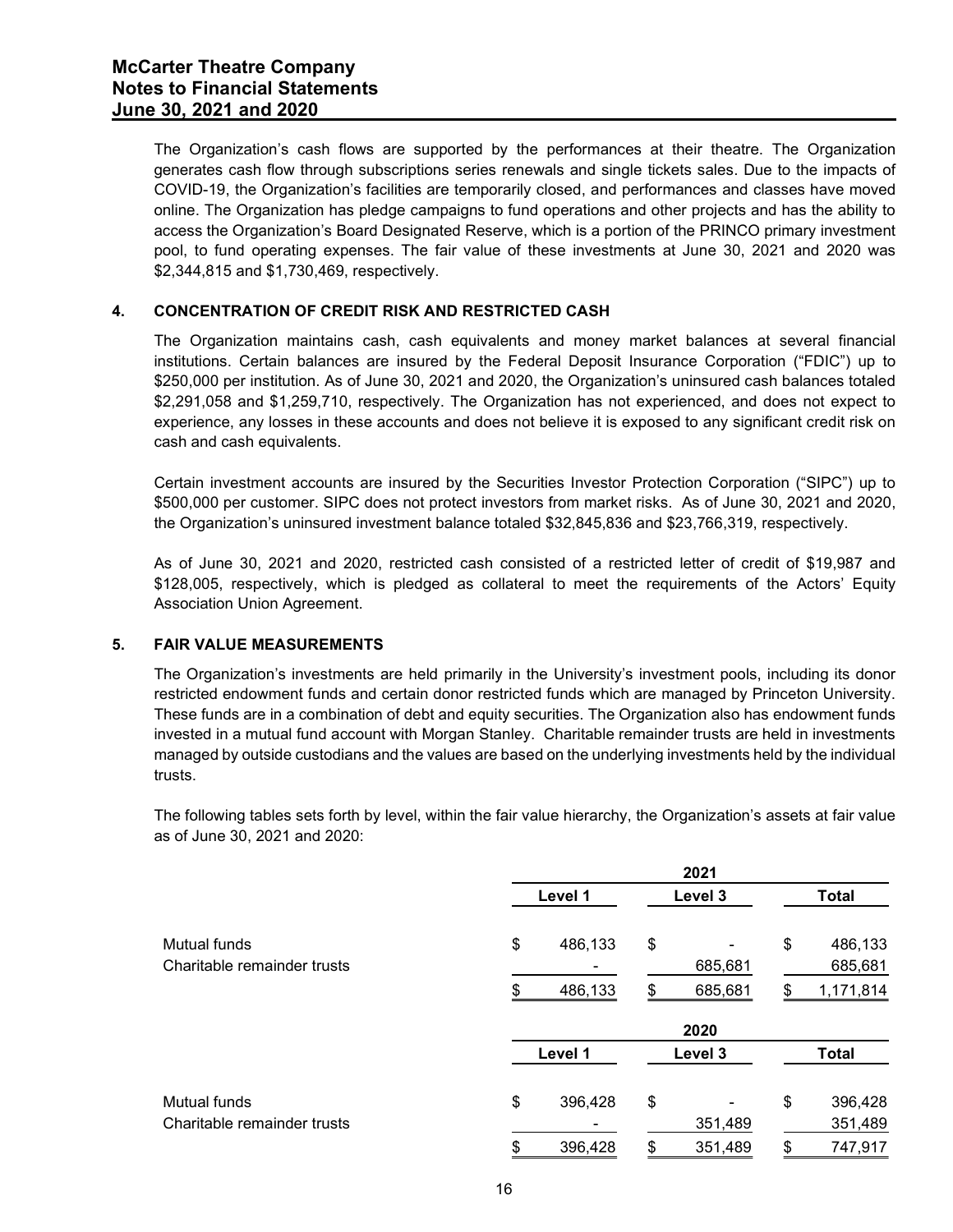| arter Theatre Company<br>s to Financial Statements<br>30, 2021 and 2020<br>Investments measured at fair value using the net asset value per share practical expedient have not been |                                       |                                       |                                       |                                    |
|-------------------------------------------------------------------------------------------------------------------------------------------------------------------------------------|---------------------------------------|---------------------------------------|---------------------------------------|------------------------------------|
|                                                                                                                                                                                     |                                       |                                       |                                       |                                    |
| classified in the fair value hierarchy. The following table presents quantitative information about the PRINCO<br>primary pool investments at June 30, 2021 and 2020, respectively: |                                       |                                       |                                       |                                    |
|                                                                                                                                                                                     | <b>Fair Value at</b><br>June 30, 2021 | <b>Unfunded</b><br><b>Commitments</b> | <b>Redemption</b><br><b>Frequency</b> | Redemption<br><b>Notice Period</b> |
| PRINCO primary pool                                                                                                                                                                 | 34,560,455<br>S.                      | £.                                    | Quarterly                             | $3-5$ days                         |
| Investment income, net, consists of the following for the years ended June 30, 2021 and 2020:                                                                                       |                                       |                                       |                                       |                                    |

| nvestments measured at fair value using the net asset value per share practical expedient have not been<br>classified in the fair value hierarchy. The following table presents quantitative information about the PRINCO<br>primary pool investments at June 30, 2021 and 2020, respectively:                                                                                                                                                                                                                                                                                                                       |                                       |                                       |    |                                       |    |                                      |
|----------------------------------------------------------------------------------------------------------------------------------------------------------------------------------------------------------------------------------------------------------------------------------------------------------------------------------------------------------------------------------------------------------------------------------------------------------------------------------------------------------------------------------------------------------------------------------------------------------------------|---------------------------------------|---------------------------------------|----|---------------------------------------|----|--------------------------------------|
|                                                                                                                                                                                                                                                                                                                                                                                                                                                                                                                                                                                                                      | <b>Fair Value at</b><br>June 30, 2021 | <b>Unfunded</b><br><b>Commitments</b> |    | <b>Redemption</b><br><b>Frequency</b> |    | Redemption<br><b>Notice Period</b>   |
| PRINCO primary pool                                                                                                                                                                                                                                                                                                                                                                                                                                                                                                                                                                                                  | \$34,560,455                          |                                       |    | Quarterly                             |    | 3-5 days                             |
| nvestment income, net, consists of the following for the years ended June 30, 2021 and 2020:                                                                                                                                                                                                                                                                                                                                                                                                                                                                                                                         |                                       |                                       |    |                                       |    |                                      |
|                                                                                                                                                                                                                                                                                                                                                                                                                                                                                                                                                                                                                      |                                       |                                       |    | 2021                                  |    | 2020                                 |
| Interest and distributions<br>Realized and unrealized gains (losses)<br>Administrative fees                                                                                                                                                                                                                                                                                                                                                                                                                                                                                                                          |                                       |                                       | S  | 1,734,236<br>11,231,135<br>(143,209)  | S  | 1,375,948<br>(461, 464)<br>(89, 319) |
|                                                                                                                                                                                                                                                                                                                                                                                                                                                                                                                                                                                                                      |                                       |                                       | \$ | 12,822,162                            | \$ | 825,165                              |
| <b>UNCONDITIONAL PROMISES TO GIVE</b>                                                                                                                                                                                                                                                                                                                                                                                                                                                                                                                                                                                |                                       |                                       |    |                                       |    |                                      |
| When estimating fair value of unconditional promises to give, the relationship with the donor, the donor's past<br>nistory of making timely payments, and the donor's overall creditworthiness are considered and incorporated<br>nto present value techniques. The interest element resulting from amortization of the discount for the time<br>value of money, computed using the effective interest rate method, is reported as contribution revenue.<br>Uncollectible promises are expected to be insignificant. Unconditional promises to give to be received after<br>one year are discounted at a rate of 5%. |                                       |                                       |    |                                       |    |                                      |
| Jnconditional promises to give consist of the following at June 30, 2021 and 2020:                                                                                                                                                                                                                                                                                                                                                                                                                                                                                                                                   |                                       |                                       |    |                                       |    |                                      |
|                                                                                                                                                                                                                                                                                                                                                                                                                                                                                                                                                                                                                      |                                       |                                       |    | 2021                                  |    |                                      |
|                                                                                                                                                                                                                                                                                                                                                                                                                                                                                                                                                                                                                      | <b>Less Than</b><br><b>One Year</b>   |                                       |    | <b>Over One</b><br>Year               |    | <b>Total</b>                         |
| Without donor restrictions<br>With donor restrictions                                                                                                                                                                                                                                                                                                                                                                                                                                                                                                                                                                | \$                                    | 156,706<br>736,865                    | \$ | 350,000                               | \$ | 156,706<br>1,086,865                 |

## 6. UNCONDITIONAL PROMISES TO GIVE

| Realized and unrealized gains (losses)<br>Administrative fees                                                                                                                                                                                                                                                                                                                                                                                             |                                     |                         | 11,231,135<br>(143, 209) | (461, 464)<br>(89, 319)           |
|-----------------------------------------------------------------------------------------------------------------------------------------------------------------------------------------------------------------------------------------------------------------------------------------------------------------------------------------------------------------------------------------------------------------------------------------------------------|-------------------------------------|-------------------------|--------------------------|-----------------------------------|
|                                                                                                                                                                                                                                                                                                                                                                                                                                                           |                                     | S                       | 12,822,162               | \$<br>825,165                     |
| <b>UNCONDITIONAL PROMISES TO GIVE</b>                                                                                                                                                                                                                                                                                                                                                                                                                     |                                     |                         |                          |                                   |
| When estimating fair value of unconditional promises to give, the relationship with the donor, the donor's past<br>history of making timely payments, and the donor's overall creditworthiness are considered and incorporated<br>into present value techniques. The interest element resulting from amortization of the discount for the time<br>value of money, computed using the effective interest rate method, is reported as contribution revenue. |                                     |                         |                          |                                   |
|                                                                                                                                                                                                                                                                                                                                                                                                                                                           |                                     |                         |                          |                                   |
|                                                                                                                                                                                                                                                                                                                                                                                                                                                           |                                     | 2021                    |                          |                                   |
| Uncollectible promises are expected to be insignificant. Unconditional promises to give to be received after<br>one year are discounted at a rate of 5%.<br>Unconditional promises to give consist of the following at June 30, 2021 and 2020:                                                                                                                                                                                                            | <b>Less Than</b><br><b>One Year</b> | <b>Over One</b><br>Year |                          | <b>Total</b>                      |
| Without donor restrictions<br>With donor restrictions                                                                                                                                                                                                                                                                                                                                                                                                     | 156,706<br>\$<br>736,865<br>893,571 | \$                      | \$<br>350,000<br>350,000 | 156,706<br>1,086,865<br>1,243,571 |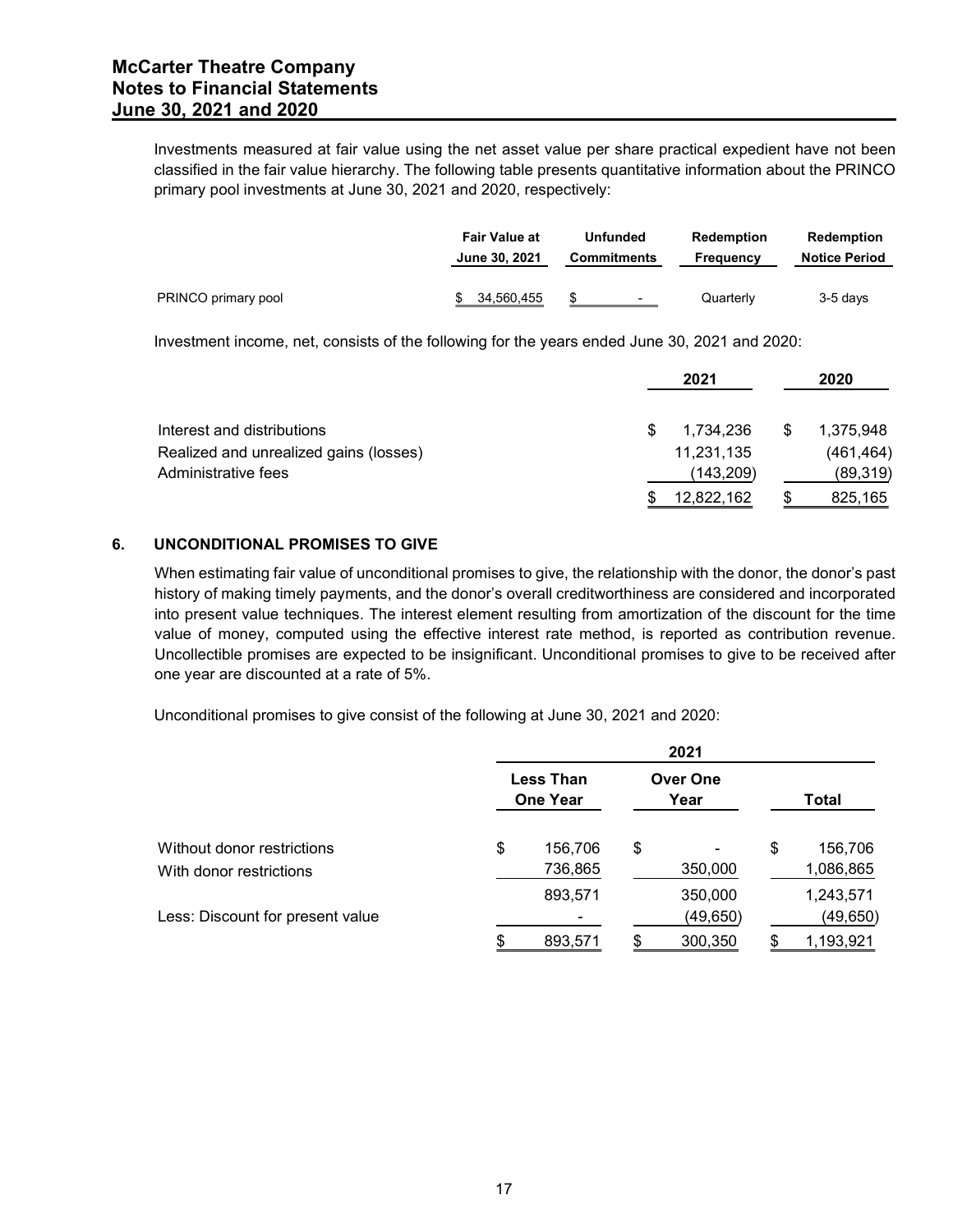## McCarter Theatre Company Notes to Financial Statements June 30, 2021 and 2020

| <b>Carter Theatre Company</b><br>es to Financial Statements |                          |                         |                          |
|-------------------------------------------------------------|--------------------------|-------------------------|--------------------------|
| e 30, 2021 and 2020                                         |                          |                         |                          |
|                                                             |                          | 2020                    |                          |
|                                                             | <b>Less Than</b>         | <b>Over One</b><br>Year | <b>Total</b>             |
|                                                             | One Year                 |                         |                          |
|                                                             |                          |                         |                          |
| Without donor restrictions<br>With donor restrictions       | \$<br>241,532<br>265,500 | \$<br>402,000           | \$<br>241,532<br>667,500 |
|                                                             | 507,032                  | 402,000                 | 909,032                  |
| Less: Discount for present value                            | -                        | (54,099)                | (54,099)                 |

## 7. PROPERTY AND EQUIPMENT

Property and equipment consist of the following at June 30:

| <b>Description</b>             | <b>Estimated</b><br>Life (Years) | 2021             | 2020             |
|--------------------------------|----------------------------------|------------------|------------------|
| Leasehold improvements         | $15 - 25$                        | \$<br>16,661,867 | \$<br>16,661,867 |
| Equipment                      | $3-5$                            | 2,919,169        | 2,919,169        |
| Automotive equipment           | 5                                | 191,089          | 191,089          |
| Scenery shop                   | 20                               | 1,588,207        | 1,588,207        |
|                                |                                  | 21,360,332       | 21,360,332       |
| Less: Accumulated depreciation |                                  | (20, 420, 844)   | (20,022,484)     |
|                                |                                  | 939,488          | 1,337,848        |
| Construction in progress       |                                  | 59,835           |                  |
|                                |                                  | 999,323          | 1,337,848        |
|                                |                                  |                  |                  |

Depreciation expense for the years ended June 30, 2021 and 2020 was \$398,360 and \$353,746, respectively.

Construction in progress as of June 30, 2021 consists of costs incurred in relation to three projects, rigging auto rigging and dimmer. Since these projects were not complete as of June 30, 2021, the costs have not been depreciated.

## 8. RELATED PARTY – PRINCETON UNIVERSITY

The University provides several areas of support to the Organization.

- a) The Organization's investments are pooled with the University's portfolio and managed by them.
- b) The property and building at 91 University Place used by the Organization are owned by the University and leased without charge to the Organization under a lease agreement which expired September 30, 2020. The lease renewal is currently in negotiations. The fair value of the rent for the premises was estimated to be \$500,000 for each of the years ended June 30, 2021 and 2020. This amount is reported as Princeton support and as an expense in the statements of activities.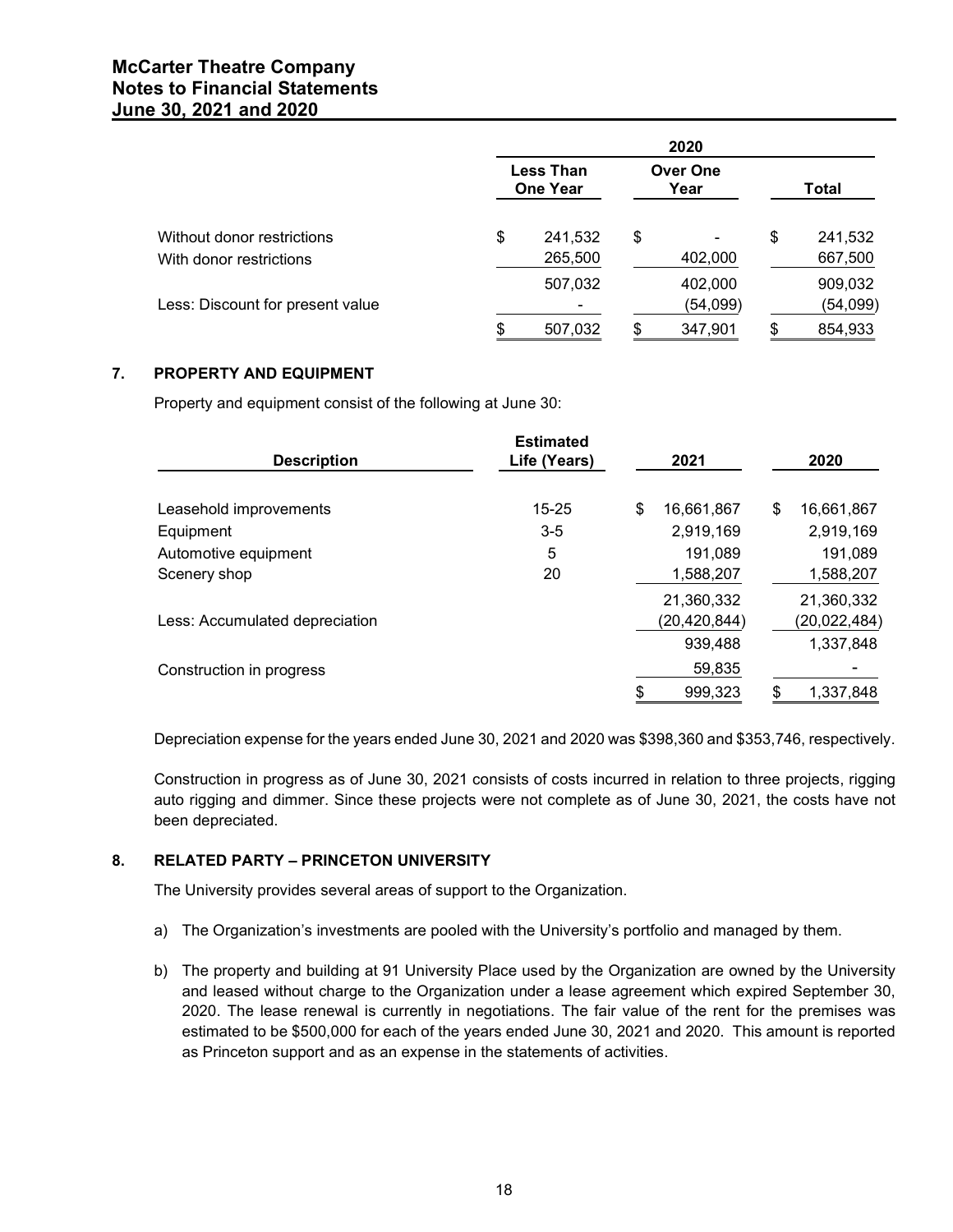- c) The University provided donated repairs and maintenance services for the property and building in the amount of \$224,496 and cash contributions totaling \$443,267 to the Organization for the year ended June 30, 2021. Donated repairs and maintenance services of \$284,625 and cash contributions totaling \$429,467 were received for the year ended June 30, 2020. Donated repairs and maintenance service amounts have been included with the donated rent noted above which are reflected as Princeton support within the statement of activities.
- d) The University and University Triangle Club use the Organization's facilities for various projects throughout the year, at no charge. The usage value is not material to the financial statements.
- e) The Organization has entered into a rental agreement with the University for property located in West Windsor, New Jersey, which serves as the primary location for the Organization's scenery shop. The rental agreement calls for an annual rent with an increase of 1% per year thereafter, for the term of the lease, which expired on September 30, 2020. The lease renewal is currently in negotiations.
- f) By its organizational by-laws, the Board of Trustees has between 20 and 50 members. Of that number, between 5 and 8 board members are appointed by the President of the University from among the University's staff and faculty, in consultation with the Organization's board development committee. For the year ended June 30, 2021, there were 38 board members and 5 of them were affiliated with Princeton.
- g) The University has committed to provide \$667,000 in support for a rigging system replacement which is scheduled to be installed in the subsequent year as noted in footnote 10-(h).

## 9. STATEMENT OF CASH FLOWS

The following comprise the cash, cash equivalents and restricted cash reported within the statements of financial position that sum to the total reported in the statements of cash flows for the years ended June 30, 2021 and 2020.

|                                      |     | 2021      | 2020      |  |
|--------------------------------------|-----|-----------|-----------|--|
| Cash and cash equivalents            | \$. | 3,670,019 | 1,303,759 |  |
| Restricted cash and cash equivalents |     | 19.987    | 128,005   |  |
|                                      |     | 3,690,006 | .431,764  |  |

## 10. COMMITMENTS AND CONTINGENCIES

- a) Government supported programs are subject to audit by the granting agency.
- b) The Organization has a line of credit with a financial institution with a maximum availability of \$1,000,000. The line of credit is collateralized by the Organization's business assets. Under the terms of the agreement, the Organization can borrow against all business assets up to the maximum line of credit. The interest rate on the line of credit is the London Inter-Bank Offered Rate (LIBOR) plus 2.75%. As of June 30, 2021 and 2020, the amount outstanding was \$0 and \$1,000,000, respectively. The line of credit currently expires on March 1, 2022.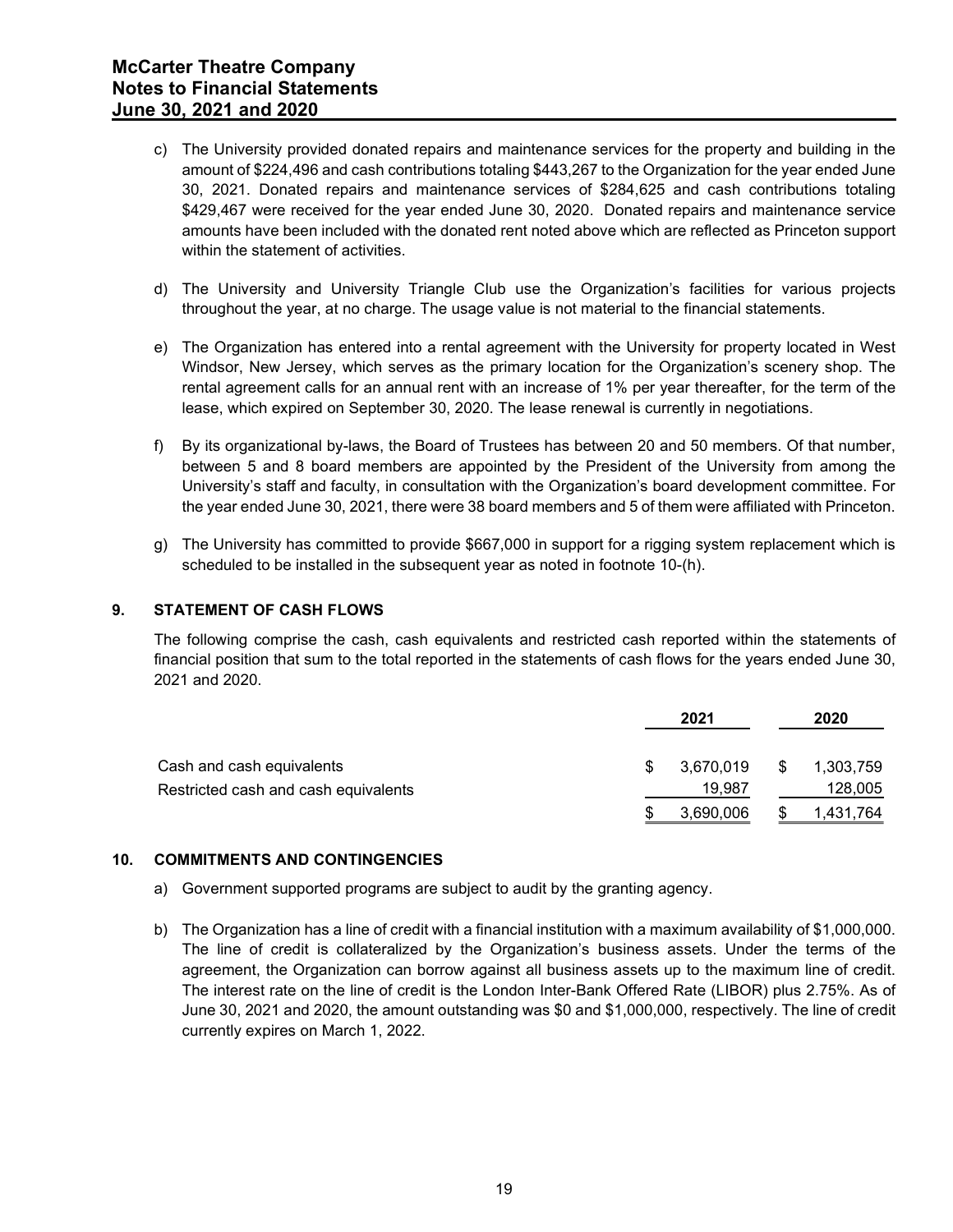c) The Organization entered into an agreement with a financial institution in 2015 for a \$900,000 capital line of credit. The line of credit was used to support the development of McCarter's A Christmas Carol and updated website and branding effort. The line was later amended in 2017 to provide for new repayment terms of the outstanding principal balance. The balance was separated into two term loans (collectively the "capital loan"). The first loan has an original principal balance of \$600,000 which will be repaid in installments of \$6,303, including principal and interest, at a fixed rate of 4.72%. The second loan has an original principal balance of \$300,000 which will be repaid in monthly installments of \$2,500 plus interest outstanding at a floating interest rate of LIBOR plus 2.75%. Both loans will be repaid through March 23, 2022, at which time a final payment of \$485,242 will be due. The Organization will either satisfy the final payment at that time or refinance the outstanding balance over a future term. The capital loan is collateralized by the Organization's business assets. As of June 30, 2021 and 2020, the outstanding balance was \$554,494 and \$640,501, respectively. Total principal payments due are as follows: **FTheatre Company**<br> **Enancial Statements**<br> **Enancial Statements**<br> **Enancial Statements**<br> **Enancial Statements**<br> **Enancial Statements**<br> **Enancial Statement of the distribution in 2015 for a \$900,000 capital line<br>
of credit Financial Statements**<br> **Experience 11: Formalization** entered into an agreement with a financial institution in 2015 for a \$900,000 capital line<br>
The Organization entered into an agreement with a financial institution

|                                       | 2021    | 2020    |  |
|---------------------------------------|---------|---------|--|
| For the year ended June 30, 2021      | $\sim$  | 105,636 |  |
| For the period through March 23, 2022 | 554.494 | 534,865 |  |
|                                       | 554,494 | 640,501 |  |

- d) In 2020, the Organization entered into a five-year agreement with a financial institution totaling \$48,486. The loan is secured by a title lien on one of the Organization's vehicles. Payments on the loan agreement commenced on July 31, 2019 and are due monthly with a fixed interest rate of 5.94%. As of June 30, 2021 and 2020, the amount outstanding on the loan was \$33,236 and \$41,755, respectively. The loan expires on November 31, 2024.
- e) The Organization contributes to three multiemployer pension plans under collective bargaining agreements covering union-represented employees, entirely in the entertainment industry. The vast majority of employers participating in these multiemployer plans are primarily engaged in the entertainment industry. These plans generally provide retirement benefits to vested participants based on their service to contributing employers, of which the Organization is one. In general, these plans are managed by a Board of Trustees with the unions appointing certain trustees and contributing employers of the plan appointing certain members. The Organization does not participate in any plan where it considers its contributions to be individually significant to the overall plan.

Based on information available to the Organization, one of the three multiemployer plans to which the Organization contributes is adequately funded under the applicable provisions in the Pension Protection Act enacted in 2006 ("PPA"). Two funds are in either "critical" or "endangered" status as those terms are defined in the PPA. The PPA requires all underfunded pension plans to improve their funding ratios within prescribed intervals based on their level of underfunding.

Until the plan trustees develop the funding improvement plans or rehabilitation plans as required by the PPA, the Organization is unable to determine the amount of assessments the Organization may be subject to, if any. Under applicable law upon the Organization ceasing to make contributions to, or other "withdrawal" from an underfunded multiemployer pension plan, the affected funds could seek contributions from the Organization for the Organization's proportionate share of the plan's unfunded vested liabilities.

The Organization believes that under such circumstances, if a fund were to seek to access such contribution obligation upon the Organization's alleged "withdrawal", the Organization would have significant defenses against such assessment under applicable law.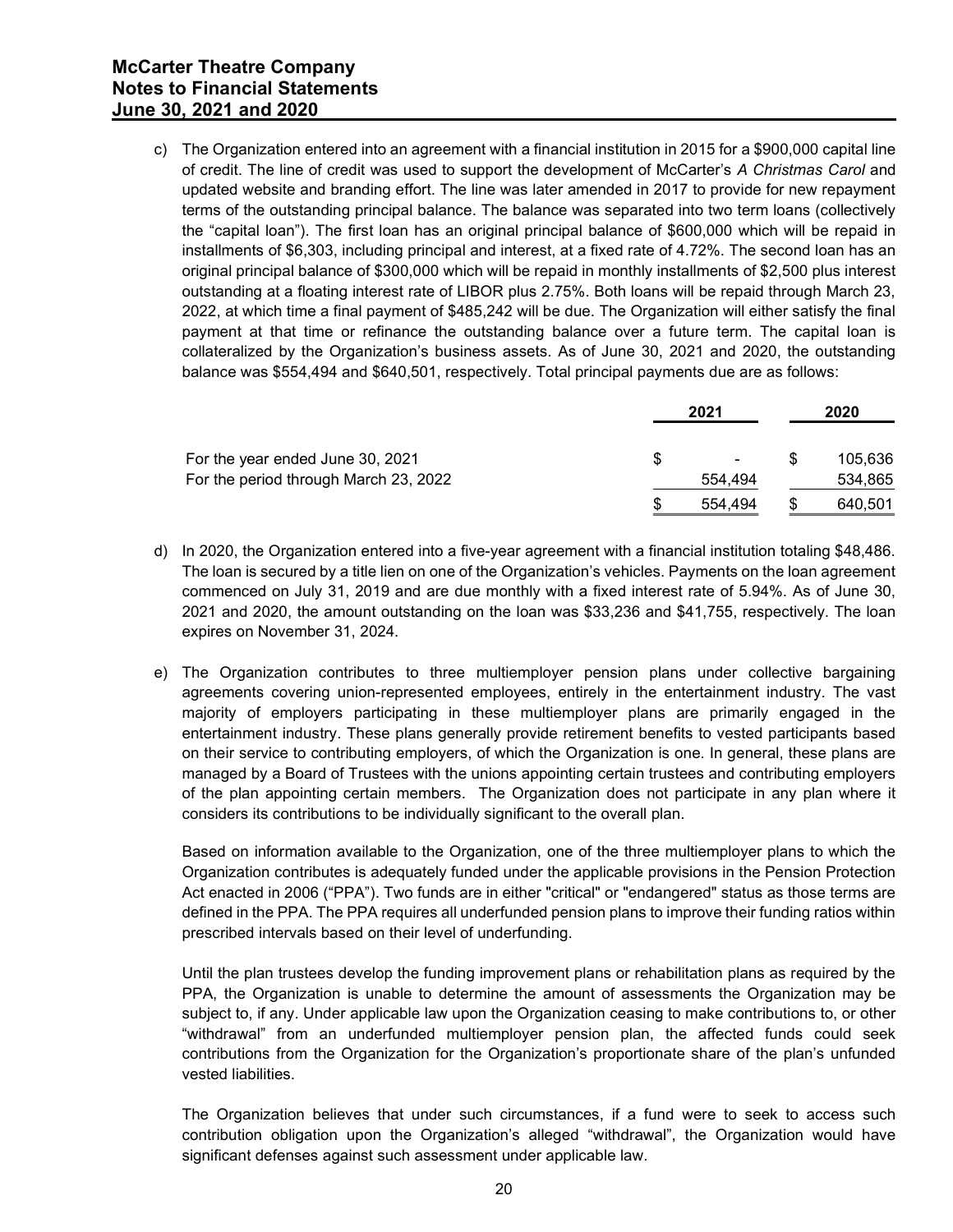The Organization cannot determine at this time the impact that the alleged withdrawal from the affected plans may have on the Organization's financial position, results of operations or cash flows.

Approximately 1% and 17% of the Organization's employees and contractors are participants in multiemployer plans for the years ended June 30, 2021 and 2020, respectively. Pension and welfare expense associated with multiemployer plans amounted to \$6,592 and \$125,676 for the years ended June 30, 2021 and 2020, respectively, which is included in benefits, taxes, and payroll expenses in the statements of functional expenses.

- f) The Organization has two employee agreements through July 31, 2023. The total commitment under these agreements is \$925,000 and \$1,225,000 as of June 30, 2021 and 2020, respectively.
- g) The Organization has entered into various contracts with licensors in order to develop, produce, promote and present works on the stage in the presence of an audience. If a work is produced by the Organization generates royalties to the author and/or composer, then the Organization will generally be entitled to a certain percentage of the net proceeds received by the author and/or composer.
- h) The Organization has entered into two contracts totaling approximately \$2,500,000 for the replacement of the rigging system and dimmer systems.
- i) The Organization has been named in one pending claim. Management believes that its insurance coverage will be sufficient to cover any loss if incurred.

### 11. DEFINED CONTRIBUTION RETIREMENT PLAN

The Organization has a defined contribution retirement plan under Section 403(b) (the "Plan") available to substantially all eligible full-time employees. Under the terms of the Plan, the Theatre will contribute 3% of eligible payroll for employees of the Organization who are employed for at least two years. The Plan allows for participant contributions and the Organization, at its discretion, may match those contributions up to an additional 2% of the participants' eligible salary. During the years ended June 30, 2021 and 2020, the Organization contributed \$98,682 and \$186,169, respectively, to the Plan.

## 12. PAYCHECK PROTECTION PROGRAM LOANS PAYABLE

On July 2, 2020, the Organization received an unsecured promissory note (the "PPP1 Loan") for \$1,233,688 through programs established through the Paycheck Protection Program ("PPP") under the CARES Act and administered by the U.S Small Business Administration (the "SBA"). The PPP1 Loan was guaranteed by the SBA. On May 26, 2021, the Organization was informed that its application for forgiveness of \$1,134,045 of the PPP1 Loan was approved. Accordingly, the Organization recorded it as forgiveness of debt, of which \$1,134,045 relates to expenses incurred during the year ended June 30, 2021, which is shown as operating activities in the accompanying statements of activities with the remaining balance of \$99,643 being repaid to the SBA.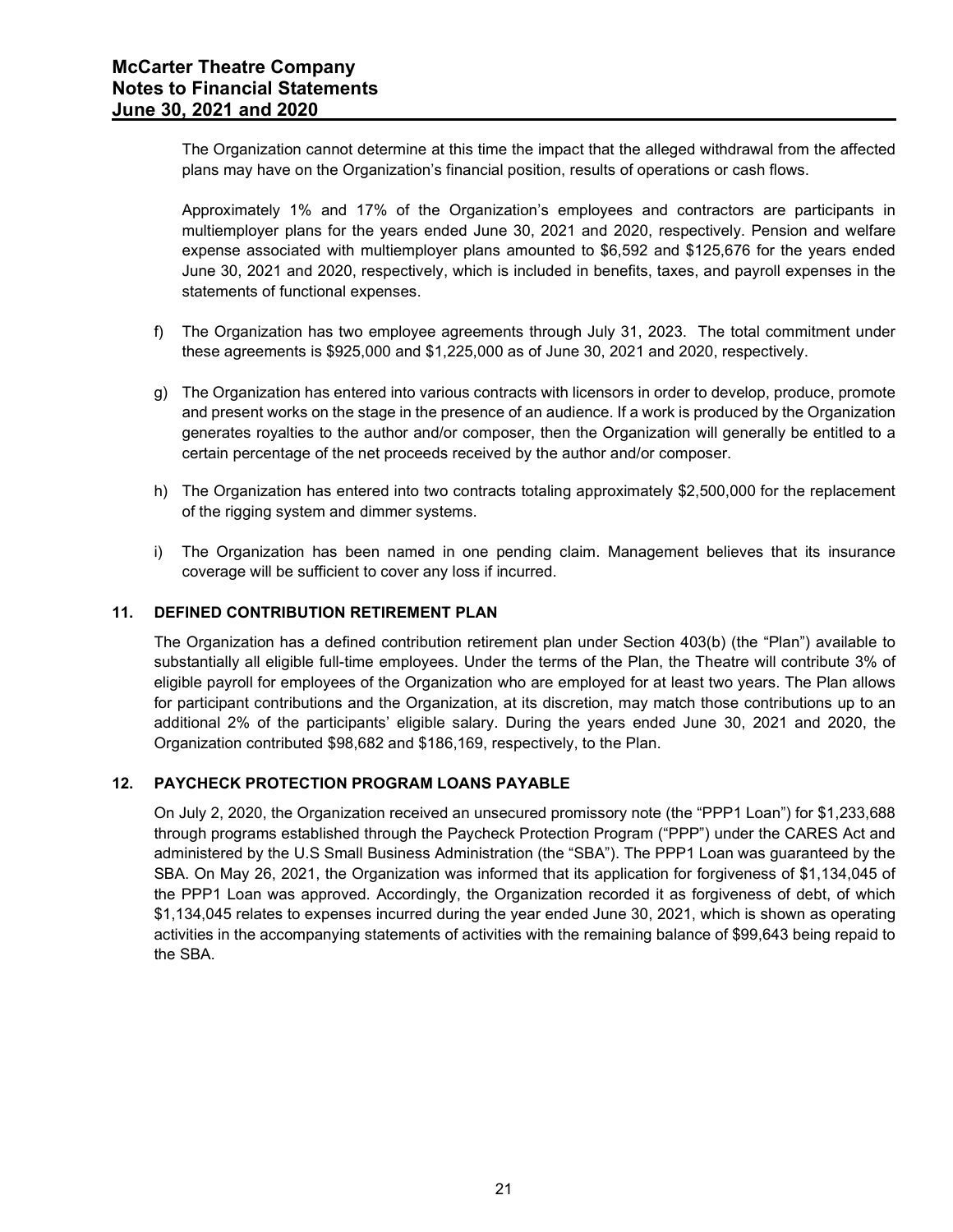On March 30, 2021, the Organization issued an unsecured promissory note (the "PPP2 Loan") for \$1,233,690 through the PPP established under the Consolidated Appropriations Act of 2021 and administered by the SBA. The PPP2 Loan is guaranteed by the SBA. The PPP2 Loan may be forgiven, in whole or in part, if the Organization was eligible for the PPP2 Loan at the time of application, used the loan proceeds for eligible expenses within the defined 24-week period after the PPP Loan was disbursed ("Covered Period"), and otherwise satisfied PPP2 requirements. The PPP2 Loan was made through Bank of Princeton (the "Lender"), has a five-year term, bears interest at 1.00% per annum, and matures on March 30, 2026. The PPP2 Loan may be prepaid at any time prior to maturity with no prepayment penalties. The Organization will record the forgiveness of the loan as a gain on extinguishment in the period in which legal release is received. There is no certainty that any or all of the PPP2 Loan will be forgiven. The Organization anticipates forgiveness of the PPP2 Loan and, therefore, the full amount has been treated as a current liability on the statements of financial position. **and State of The Scholars Company**<br> **30. 2021 and 2020**<br> **30. 2021 and 2020**<br> **2021 and 2020**<br> **20. 2021, the Organization issued an unsecured promissory note (the "PPP2 Loan") for \$1,233,690<br>
brough the PPP established u** is to Financial Statements<br>
20. 2021 and 2020<br>
2021 and 2022<br>
2022 1 and 2022<br>
2022 1 and 2022<br>
2022 1 and 2022<br>
2022 1 and 2022<br>
2022 1 and 2022<br>
2022 1 and 2022<br>
2022 1 and 2022 1 and 2022 1 and 2022 1 and administered b **Example 12.12**<br> **Example 12.221, the Organization issued an unsecured promissory note (the "PPP2 Loan") for \$1,233,690<br>
Dhrough the PPP established under the Consolidated Appropriations Act of 2021 and administered by th** On March 30, 2021, the Organization issued an unsecured promissory note (the "PPP2 Loan") for \$1,233,690<br>
hrough the PPP established under the Consolidated Appropriations Act of 2021 and administered by the<br>BBA. The PPP2 hrough the PPP established under the Consolidated Appropriations Act of 2021 and administered by the BBA, The PPP2 Loan and the meanted by the SBA. The PPP2 Loan may be forgiven, in whole or in part, if the BA, The PPP2 Lo

Future maturities of the PPP2 Loan, assuming it is not forgiven, are as follows for the years ending June 30:

| 2022            | \$<br>٠         |
|-----------------|-----------------|
| 2023            | 246,738         |
| 2024            | 246,738         |
| 2025            | 246,738         |
| 2026            | 246,738         |
| 2027            | 246,738         |
| Total PPP2 Loan | \$<br>1,233,690 |

## 13. EMPLOYEE RETENTION CREDITS

The Organization has applied for the employee retention credit in the amount of \$520,190. The credit will be claimed against the Organization's payroll tax obligations for each calendar quarter based on qualified wages, subject to certain limitations. For the year ended June 30, 2021, the Organization recorded revenue totaling \$520,190, of which \$357,822 relates to expenses incurred during the year ended June 30, 2020, which is shown as non-operating activities in the accompanying statements of activities.

## 14. FUNCTIONAL ALLOCATION OF EXPENSES

The cost of providing the various programs and supporting services has been summarized on a functional basis in the statements of activities and detailed within the statements of functional expenses. Certain costs have been allocated among the programs and supporting services based on analysis of personnel time and utilization of related activities if there is not a direct association to one of the functional categories. Management and general expenses include those expenses that are not directly identifiable with any specific function but provide for the overall support and direction of the Organization. The expenses that are allocated include salaries, employee benefits, and payroll taxes which are allocated on the basis of estimates of time and effort as well as depreciation and insurance which is allocated by usage.

## 15. NEW ACCOUNTING PRONOUNCEMENTS ISSUED NOT YET EFFECTIVE

In February 2016, the Financial Accounting Standards Board ("FASB") issued Accounting Standards Update ("ASU") 2016-02, Leases (Topic 842), which requires the recognition of a "right to use" asset and a lease liability, initially measured at the present value of the lease payments, on the statement of financial position for all of the Organization's lease obligations. This ASU is effective for years beginning after December 15, 2021 (fiscal year 2023).